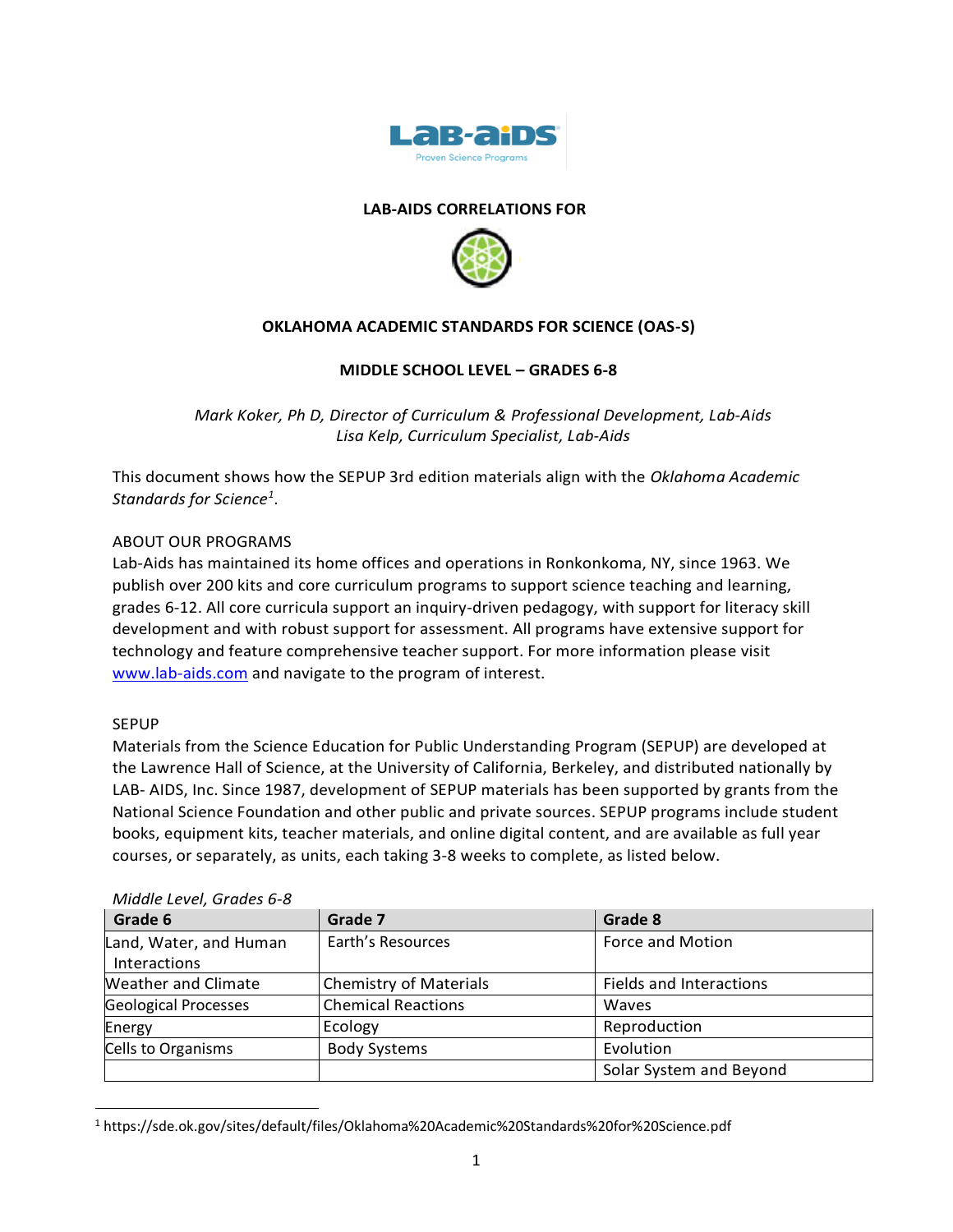# ABOUT THE LAB-AIDS CITATIONS

The following tables are presented in a Disciplinary Core Idea arrangement – Earth Space Science (ESS), Life Science (LS), Physical Science (PS) and Engineering, Technology and Applications of Science (ETS)

| Citations included in the correlation document are as follows:                                                                            |                                                                                               |  |  |  |  |
|-------------------------------------------------------------------------------------------------------------------------------------------|-----------------------------------------------------------------------------------------------|--|--|--|--|
| * indicates where the Oklahoma Academic Standard for Science is assessed<br>Unit title, Activity Number<br>The Chemistry of Materials, 14 |                                                                                               |  |  |  |  |
| NGSS Performance Expectations<br><b>Science and Engineering Practices</b><br><b>Crosscutting Concepts</b><br>Disciplinary Core Ideas      | 6.PS1.4<br>Planning and Carrying Out Investigations<br><b>Structure and Function</b><br>PS1.A |  |  |  |  |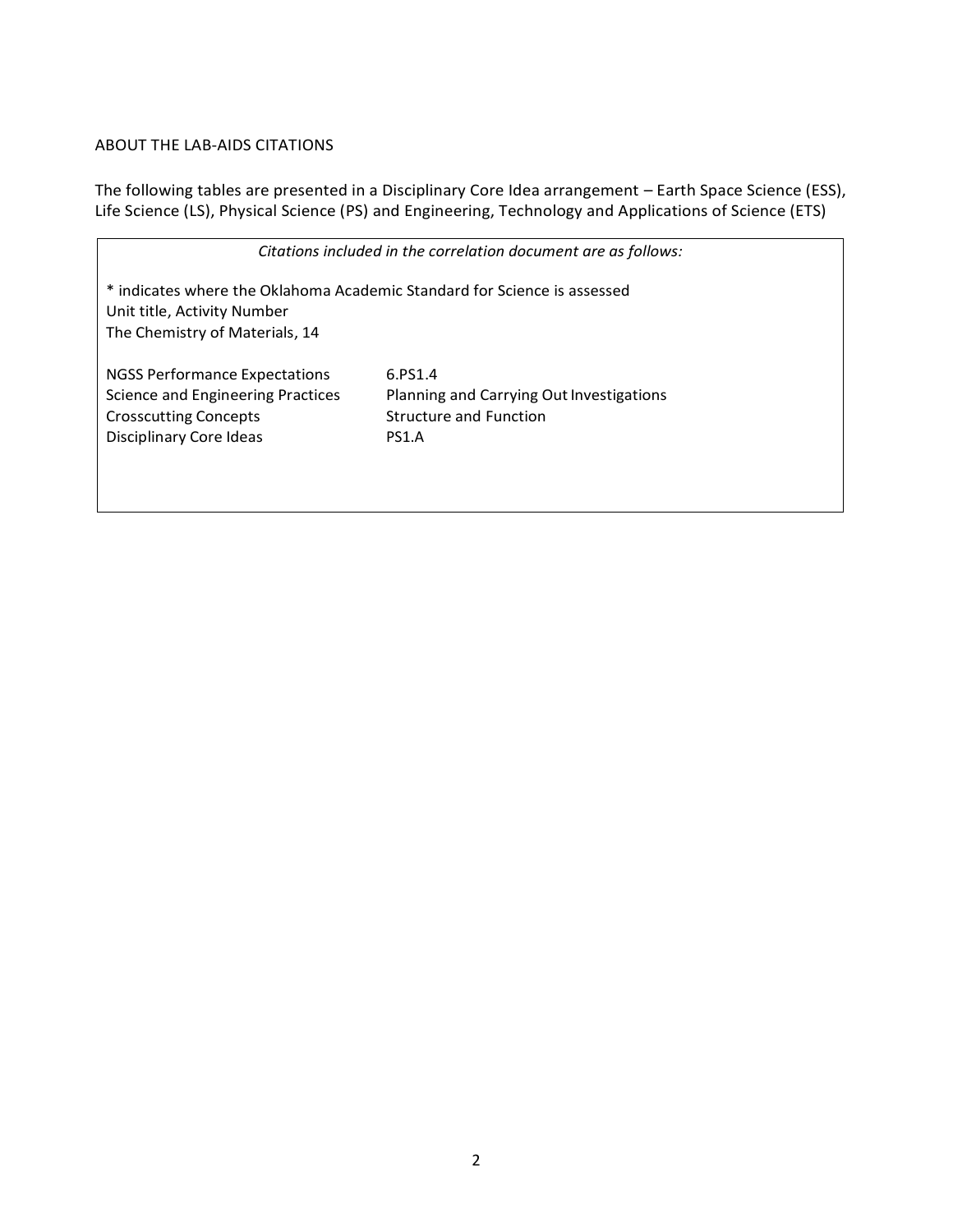# **SIXTH GRADE**

| <b>Oklahoma Science</b>     | <b>Location in</b> | <b>Science and</b>           |                                            |                              |
|-----------------------------|--------------------|------------------------------|--------------------------------------------|------------------------------|
| <b>Standard</b>             | <b>SEPUP</b>       | <b>Engineering Practices</b> | <b>Disciplinary Core Ideas</b>             | <b>Crosscutting Concepts</b> |
| 6.PS1.4 Develop a model     | Chemistry of       | <b>Developing and Using</b>  | • Gases and liquids are made of            | <b>Cause and Effect:</b>     |
| that predicts and describes | Materials: 8,      | Models:                      | molecules or inert atoms that are          | • Cause and effect           |
| changes in particle motion, | $9, 10*$           | • Develop a model to         | moving about relative to each other. In a  | relationships are routinely  |
| temperature, and state of a |                    | predict and/or describe      | liquid, the molecules are constantly in    | identified, tested, and used |
| pure substance when         |                    | phenomena.                   | contact with others; in a gas, they are    | to explain change.           |
| thermal energy is added or  |                    |                              | widely spaced except when they happen      |                              |
| removed.                    |                    |                              | to collide. In a solid, atoms are closely  |                              |
|                             |                    |                              | spaced and may vibrate in position but do  |                              |
|                             |                    |                              | not change relative locations.             |                              |
|                             |                    |                              | • The changes of state that occur with     |                              |
|                             |                    |                              | variations in temperature or pressure can  |                              |
|                             |                    |                              | be described and predicted using these     |                              |
|                             |                    |                              | models of matter.                          |                              |
|                             |                    |                              | • The term "heat" as used in everyday      |                              |
|                             |                    |                              | language refers both to thermal energy     |                              |
|                             |                    |                              | (the motion of atoms or molecules within   |                              |
|                             |                    |                              | a substance) and the transfer of that      |                              |
|                             |                    |                              | thermal energy from one object to          |                              |
|                             |                    |                              | another. In science, heat is used only for |                              |
|                             |                    |                              | this second meaning; it refers to the      |                              |
|                             |                    |                              | energy transferred due to the              |                              |
|                             |                    |                              | temperature difference between two         |                              |
|                             |                    |                              | objects.                                   |                              |
|                             |                    |                              | • The temperature of a system is           |                              |
|                             |                    |                              | proportional to the average internal       |                              |
|                             |                    |                              | kinetic energy and potential energy per    |                              |
|                             |                    |                              | atom or molecule (whichever                |                              |
|                             |                    |                              | is the appropriate building block for the  |                              |
|                             |                    |                              | system's material). The                    |                              |
|                             |                    |                              | details of that relationship depend on the |                              |
|                             |                    |                              | type of atom or molecule                   |                              |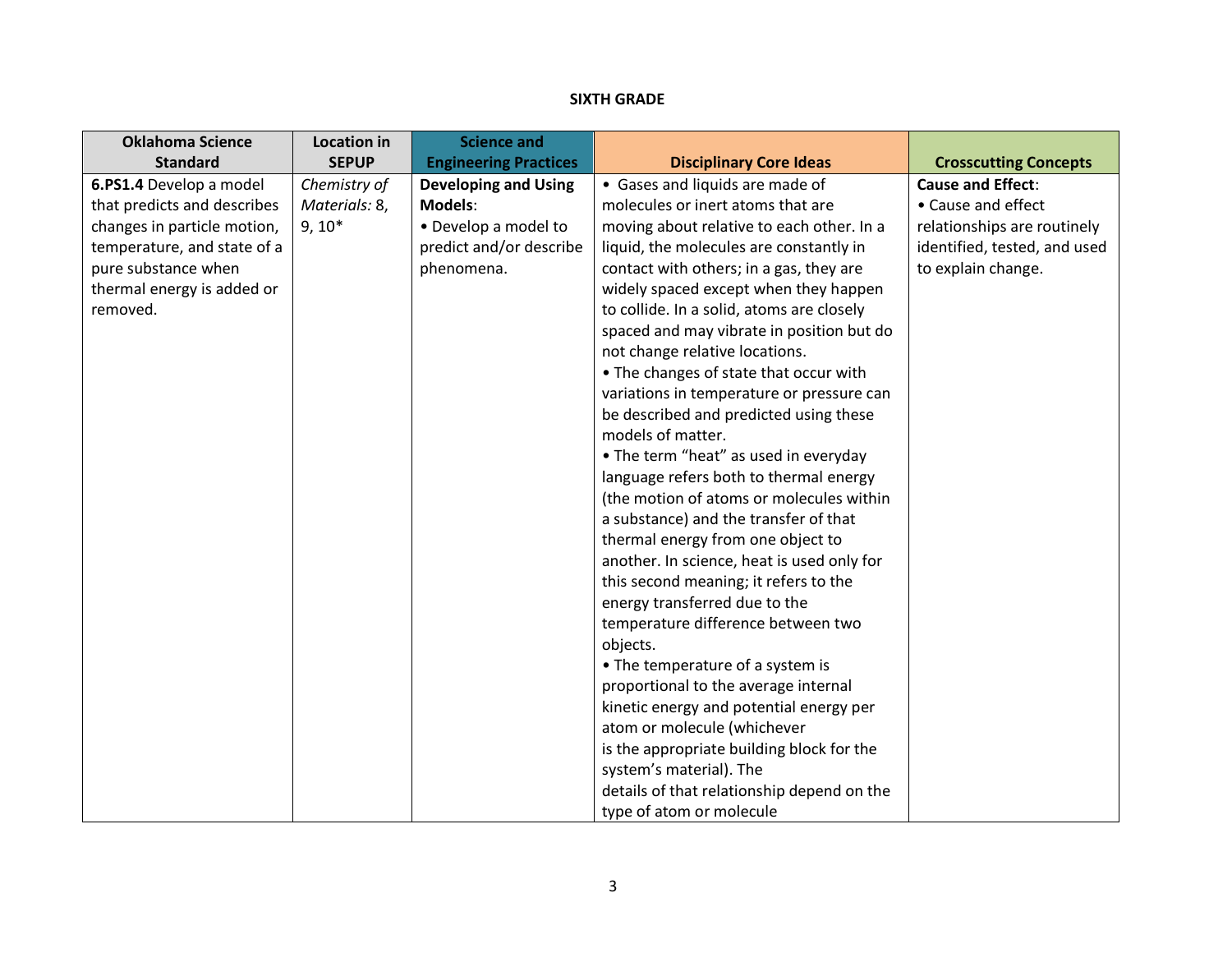| <b>Crosscutting Concepts</b> |
|------------------------------|
|                              |
|                              |
|                              |
|                              |
|                              |
|                              |
|                              |
|                              |
|                              |
|                              |
|                              |
| <b>Energy and Matter:</b>    |
| • The transfer of energy     |
| can be tracked as energy     |
| flows through a designed     |
|                              |
|                              |
|                              |
|                              |
|                              |
|                              |
|                              |
|                              |
|                              |
|                              |
|                              |
|                              |
|                              |
|                              |
|                              |
|                              |
|                              |
|                              |
|                              |
| or natural system.           |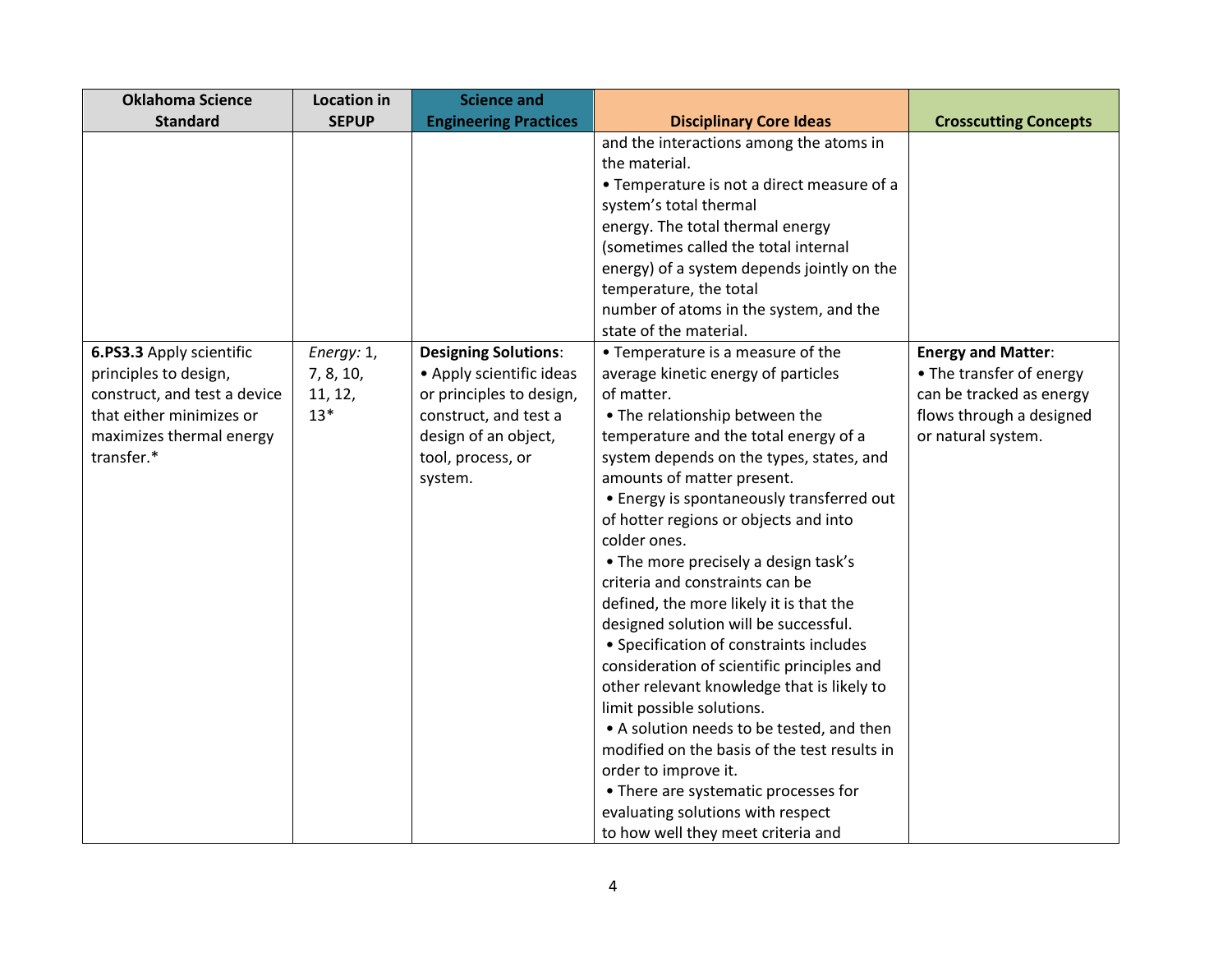| <b>Oklahoma Science</b>     | <b>Location in</b> | <b>Science and</b>           |                                            |                                |
|-----------------------------|--------------------|------------------------------|--------------------------------------------|--------------------------------|
| <b>Standard</b>             | <b>SEPUP</b>       | <b>Engineering Practices</b> | <b>Disciplinary Core Ideas</b>             | <b>Crosscutting Concepts</b>   |
|                             |                    |                              | constraints of a problem.                  |                                |
| 6.PS3.4 Plan an             | Energy: 1,         | <b>Planning and Carrying</b> | • Temperature is a measure of the          | Scale, Proportion, and         |
| investigation to determine  | $4, 6, 7, 8*$      | <b>Out Investigations:</b>   | average kinetic energy of particles        | <b>Quantity:</b>               |
| the relationships among     |                    | • Plan an investigation      | of matter.                                 | • Proportional                 |
| the energy transferred, the |                    | individually and             | • The relationship between the             | relationships                  |
| type of matter, the mass,   |                    | collaboratively,             | temperature and the total energy of a      | (e.g. speed as the ratio of    |
| and the change in the       |                    | and in the design:           | system depends on the types, states, and   | distance traveled to time      |
| average kinetic energy of   |                    | identify                     | amounts of matter present.                 | taken) among different         |
| the particles as measured   |                    | independent and              | • The amount of energy transfer needed     | types of quantities provide    |
| by the temperature of the   |                    | dependent                    | to change the temperature of               | information about the          |
| sample.                     |                    | variables and controls,      | a matter sample by a given amount          | magnitude of properties        |
|                             |                    | what                         | depends on the nature of the               | and processes.                 |
|                             |                    | tools are needed to do       | matter, the size of the sample, and the    |                                |
|                             |                    | the                          | environment.                               |                                |
|                             |                    | gathering, how               |                                            |                                |
|                             |                    | measurements                 |                                            |                                |
|                             |                    | will be recorded, and        |                                            |                                |
|                             |                    | how many                     |                                            |                                |
|                             |                    | data are needed to           |                                            |                                |
|                             |                    | support a                    |                                            |                                |
|                             |                    | claim.                       |                                            |                                |
| 6.PS4.2 Develop and use a   | Waves: 3, 4,       | <b>Developing and Using</b>  | • A sound wave needs a medium through      | <b>Structure and Function:</b> |
| model to describe that      | 8, 9, 10, 11,      | <b>Models:</b>               | which it is transmitted.                   | • Structures can be            |
| waves are reflected,        | $12, 13*$          | • Develop and use a          | • When light shines on an object, it is    | designed                       |
| absorbed, or transmitted    |                    | model to                     | reflected, absorbed, or                    | to serve particular            |
| through various materials.  |                    | describe phenomena.          | transmitted through the object,            | functions                      |
|                             |                    |                              | depending on the object's material         | by taking into account         |
|                             |                    |                              | and the frequency (color) of the light.    | properties of different        |
|                             |                    |                              | • The path that light can travel can be    | materials, and how             |
|                             |                    |                              | traced as straight lines, except           | materials can                  |
|                             |                    |                              | at surfaces between different transparent  |                                |
|                             |                    |                              | materials (e.g., air and                   |                                |
|                             |                    |                              | water, air and glass) where the light path |                                |
|                             |                    |                              | bends.                                     |                                |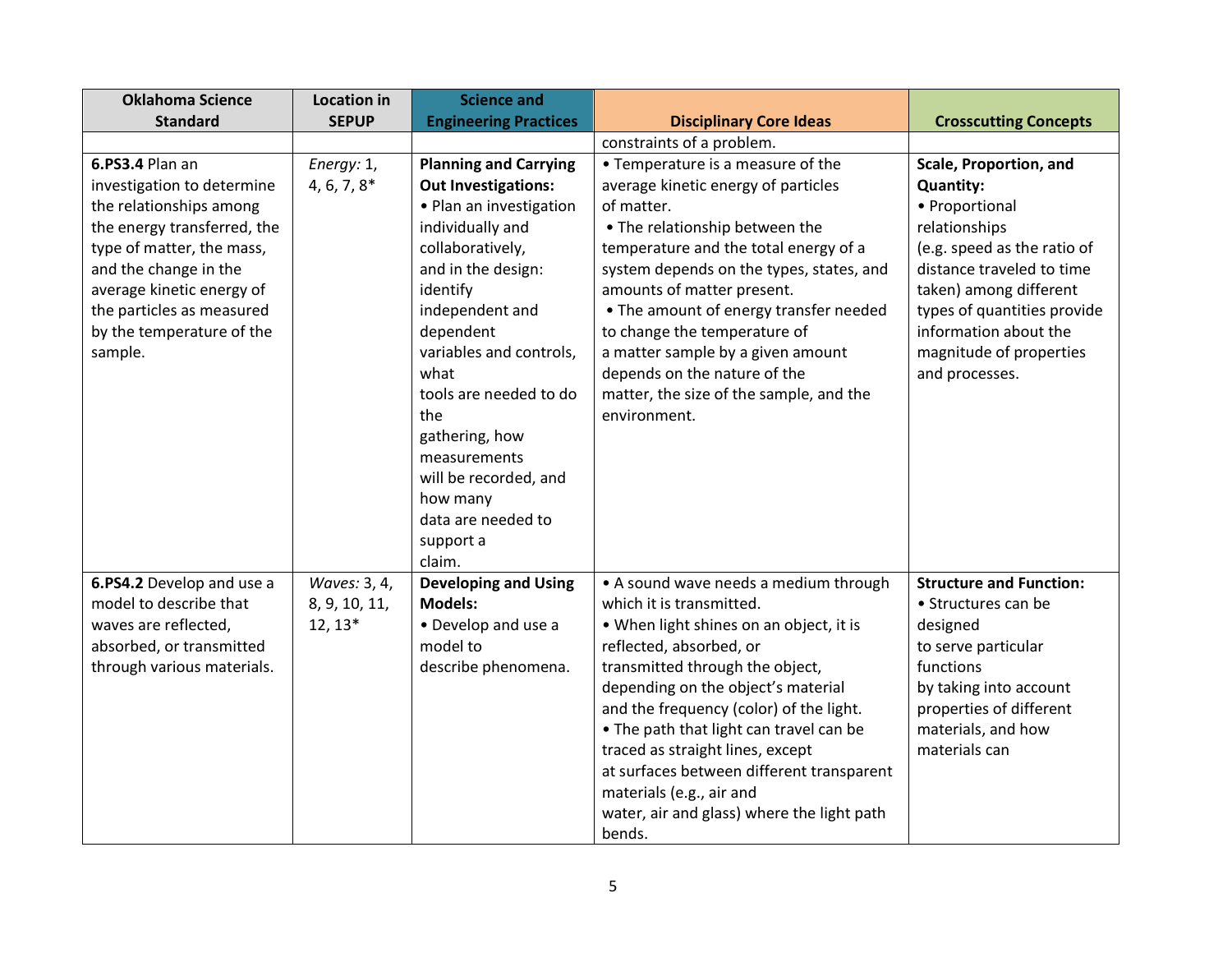| <b>Oklahoma Science</b>                                                                                                                                                    | <b>Location in</b>                                                                                 | <b>Science and</b>                                                                                                                                                                                      |                                                                                                                                                                                                                                                                        |                                                                                                                                                                                                                        |
|----------------------------------------------------------------------------------------------------------------------------------------------------------------------------|----------------------------------------------------------------------------------------------------|---------------------------------------------------------------------------------------------------------------------------------------------------------------------------------------------------------|------------------------------------------------------------------------------------------------------------------------------------------------------------------------------------------------------------------------------------------------------------------------|------------------------------------------------------------------------------------------------------------------------------------------------------------------------------------------------------------------------|
| <b>Standard</b>                                                                                                                                                            | <b>SEPUP</b>                                                                                       | <b>Engineering Practices</b>                                                                                                                                                                            | <b>Disciplinary Core Ideas</b>                                                                                                                                                                                                                                         | <b>Crosscutting Concepts</b>                                                                                                                                                                                           |
|                                                                                                                                                                            |                                                                                                    |                                                                                                                                                                                                         | • A wave model of light is useful for<br>explaining brightness, color, and<br>the frequency-dependent bending of light<br>at a surface between media. However,<br>because light can travel through space, it<br>cannot be a matter wave, like sound or<br>water waves. |                                                                                                                                                                                                                        |
| 6.LS1.1 Conduct an<br>investigation to provide<br>evidence that living things<br>are made of cells; either<br>one cell or many different<br>numbers<br>and types of cells. | From Cells to<br>Organisms:<br>$1, 2, 3, 4, 9*$                                                    | <b>Planning and Carrying</b><br><b>Out Investigations:</b><br>• Conduct an<br>investigation to<br>produce data to serve<br>as the basis for<br>evidence that meets<br>the goals of an<br>investigation. | • All living things are made up of cells,<br>which is the smallest unit that can be said<br>to be alive.<br>• An organism may consist of one single<br>cell (unicellular) or many different<br>numbers and types of cells (multicellular).                             | Scale, Proportion, and<br><b>Quantity:</b><br>• Phenomena that can be<br>observed at one scale may<br>not be observable                                                                                                |
| 6.LS1.2 Develop and use a<br>model to describe the<br>function of a cell as a<br>whole and ways parts of<br>cells contribute to the<br>function.                           | From Cells to<br>Organisms: 6,<br>$7,8*$                                                           | <b>Developing and Using</b><br><b>Models:</b><br>• Develop and use a<br>model to describe<br>phenomena.                                                                                                 | · Within cells, special structures are<br>responsible for particular functions,<br>and the cell membrane forms the<br>boundary that controls what enters<br>and leaves the cell.                                                                                       | <b>Structure and Function:</b><br>• Complex and microscopic<br>structures and systems can<br>be visualized, modeled,<br>and used to describe how<br>their function depends on<br>the relationships among its<br>parts. |
| 6.LS1.3 Use an argument<br>supported by evidence for<br>how the body is a system<br>of interacting subsystems<br>composed of groups of<br>cells.                           | From Cells to<br>Organisms:<br>10, 14, 15<br><b>Body Systems:</b><br>1, 2, 3, 4, 9,<br>10, 11, 12* | <b>Engaging in Argument</b><br>from Evidence:<br>• Use an oral and<br>written argument<br>supported by<br>evidence to support or<br>refute an explanation<br>or a model for a<br>phenomenon.            | • In multicellular organisms, the body is a<br>system of multiple interacting<br>subsystems. These subsystems are groups<br>of cells that work together<br>to form tissues and organs that are<br>specialized for particular body<br>functions.                        | <b>Systems and System</b><br><b>Models:</b><br>• Systems may interact<br>with other systems; they<br>may have sub-systems and<br>be a part of larger complex<br>systems.                                               |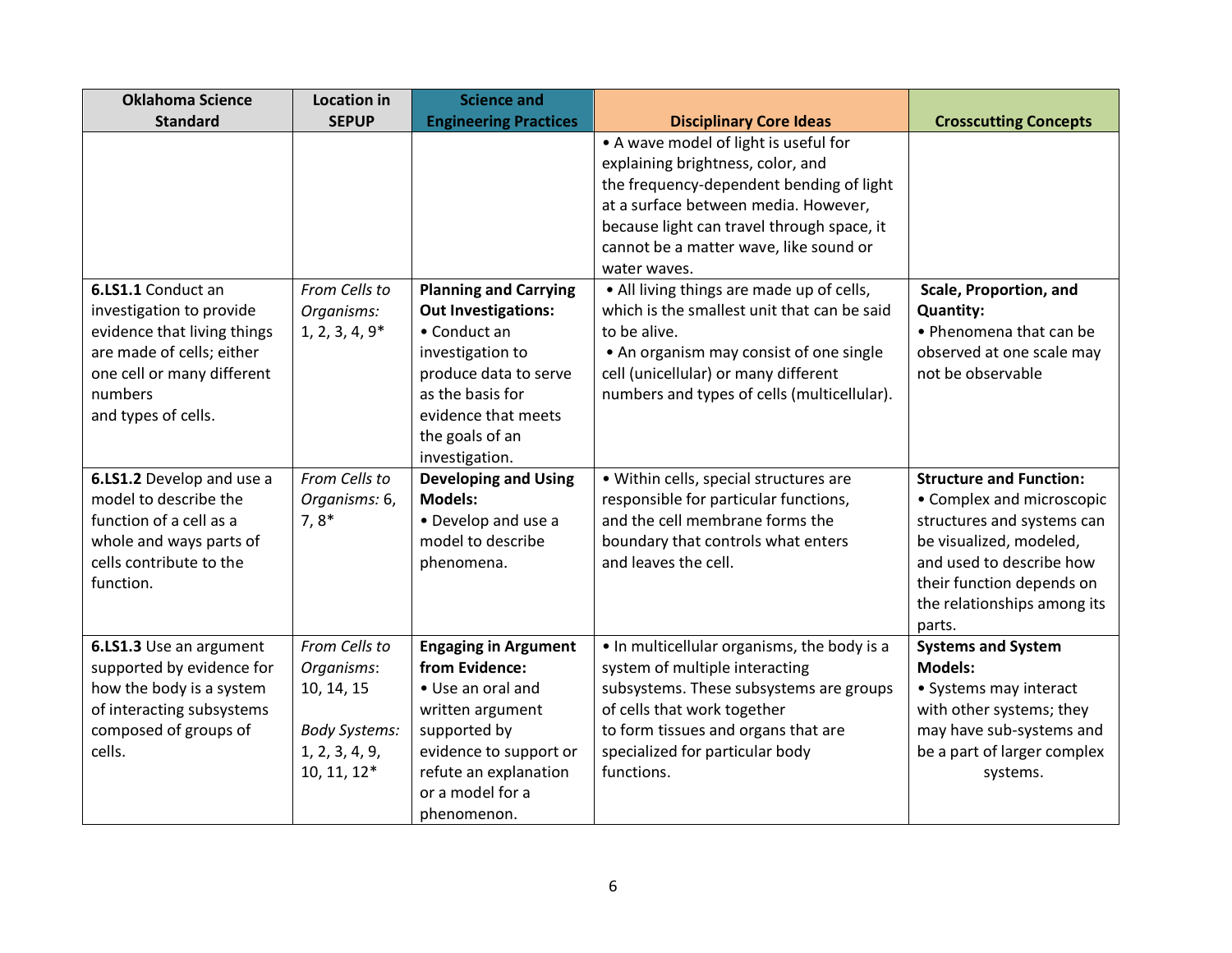| <b>Oklahoma Science</b>                                                                                                                                                                  | <b>Location in</b>                                         | <b>Science and</b>                                                                                                                                                                                                                                                                                                                                                                                                                         |                                                                                                                                                                                                                                                                                                                                                                                                                                                                                                                                       |                                                                                                                                                                                                   |
|------------------------------------------------------------------------------------------------------------------------------------------------------------------------------------------|------------------------------------------------------------|--------------------------------------------------------------------------------------------------------------------------------------------------------------------------------------------------------------------------------------------------------------------------------------------------------------------------------------------------------------------------------------------------------------------------------------------|---------------------------------------------------------------------------------------------------------------------------------------------------------------------------------------------------------------------------------------------------------------------------------------------------------------------------------------------------------------------------------------------------------------------------------------------------------------------------------------------------------------------------------------|---------------------------------------------------------------------------------------------------------------------------------------------------------------------------------------------------|
| <b>Standard</b>                                                                                                                                                                          | <b>SEPUP</b>                                               | <b>Engineering Practices</b>                                                                                                                                                                                                                                                                                                                                                                                                               | <b>Disciplinary Core Ideas</b>                                                                                                                                                                                                                                                                                                                                                                                                                                                                                                        | <b>Crosscutting Concepts</b>                                                                                                                                                                      |
| 6.LS1.8 Gather and<br>synthesize information that<br>sensory receptors respond<br>to stimuli by sending<br>messages to the brain for<br>immediate<br>behavior or storage as<br>memories. | <b>Body Systems:</b><br>$6, 7, 8^*$                        | <b>Obtaining, Evaluating,</b><br>and Communicating<br>Information:<br>• Read and<br>comprehend grade<br>appropriate complex<br>texts and/or other<br>reliable media to<br>summarize and obtain<br>scientific<br>and technical ideas.                                                                                                                                                                                                       | • Each sense receptor responds to<br>different inputs (electromagnetic,<br>mechanical, chemical), transmitting them<br>as signals that travel along nerve cells to<br>the brain. The signals are then processed<br>in the brain, resulting in immediate<br>behaviors or memories.                                                                                                                                                                                                                                                     | <b>Cause and Effect:</b><br>• Cause and effect<br>relationships may be used<br>to predict phenomena in<br>natural systems.                                                                        |
| 6.ESS1.4 Construct a<br>scientific explanation based<br>on evidence from rock<br>strata for how the geologic<br>time scale is used to<br>organize Earth's geologic<br>history.           | Earth's<br>Resources:<br>9, 10, 11,<br>$12*$               | Constructing<br><b>Explanations:</b><br>• Construct an<br>explanation based<br>on valid and reliable<br>evidence obtained<br>from a variety of<br>sources (including<br>students' own<br>investigations, models,<br>theories, simulations,<br>peer review) and the<br>assumption that<br>theories and laws that<br>describe the natural<br>world operate today<br>as they did in the past,<br>and will continue to do<br>so in the future. | • The geologic time scale interpreted from<br>rock strata provides a way to organize<br>Earth's history.<br>• Major historical events include the<br>formation of mountain chains and<br>ocean basins, the adaptation and<br>extinction of particular living<br>organisms, volcanic eruptions, periods of<br>massive glaciation, and<br>development of watersheds and rivers<br>through glaciation and water<br>erosion.<br>• Analyses of rock strata and the fossil<br>record provide only relative<br>dates, not an absolute scale. | Scale, Proportion, and<br><b>Quantity:</b><br>• Time, space, and energy<br>phenomena can be<br>observed at various scales<br>using models to study<br>systems that are too large<br>or too small. |
| 6.ESS2.1 Develop a model<br>to describe the cycling of<br>Earth's materials and the                                                                                                      | Geological<br>Processes:<br>2, 5, 8, 9, 10,<br>11, 13, 14, | <b>Developing and Using</b><br><b>Models:</b>                                                                                                                                                                                                                                                                                                                                                                                              | • All Earth processes are the result of<br>energy flowing and matter<br>cycling within and among the planet's<br>systems. This energy is derived                                                                                                                                                                                                                                                                                                                                                                                      | <b>Stability and Change:</b><br>• Explanations of stability<br>and change in natural or<br>designed systems can be                                                                                |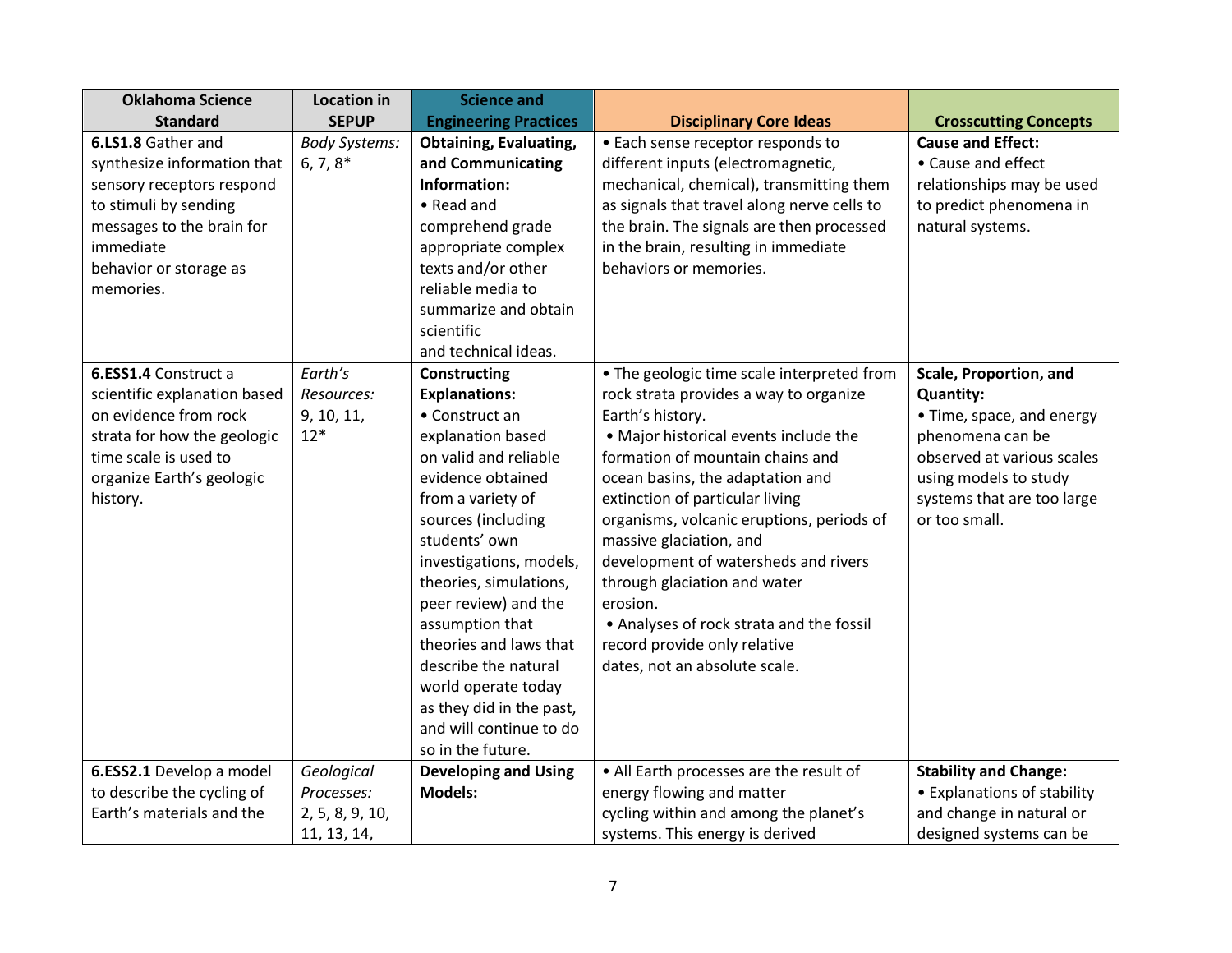| <b>Oklahoma Science</b>     | <b>Location in</b> | <b>Science and</b>           |                                             |                               |
|-----------------------------|--------------------|------------------------------|---------------------------------------------|-------------------------------|
| <b>Standard</b>             | <b>SEPUP</b>       | <b>Engineering Practices</b> | <b>Disciplinary Core Ideas</b>              | <b>Crosscutting Concepts</b>  |
| flow of energy that drives  | $15*$              | • Develop and use a          | from the sun and Earth's hot interior. The  | constructed by examining      |
| these processes within and  |                    | model to describe            | energy that flows and matter that cycles    | the changes over time and     |
| among Earth's systems.      |                    | phenomena.                   | produces chemical and physical changes in   | forces at different scales,   |
|                             |                    |                              | Earth's materials.                          | including the atomic scale.   |
| 6.ESS2.2 Construct an       | Geological         | Constructing                 | • The planet's systems interact over scales | <b>Scale, Proportion, and</b> |
| explanation based on        | Processes: 2,      | Explanations:                | that range from microscopic to global in    | <b>Quantity:</b>              |
| evidence for how            | 3, 4, 5, 6, 7, 9,  |                              | size; these interactions have shaped        |                               |
| geoscience processes have   | 10, 11, 12,        | • Construct an               | Earth's history and will determine its      | • Time, space, and energy     |
| changed Earth's surface at  | $13*$              | explanation based on         | future.                                     | phenomena can be              |
| varying time and            |                    | valid and reliable           | . Water's movements, both on the land       | observed at various scales.   |
| spatial scales.             | Land, Water,       | evidence obtained            | and underground, cause weathering and       | using models to study         |
|                             | and Human          | from a variety of            | erosion, which change the land's surface    | systems that are too large    |
|                             | Interactions:      | sources (including           | features and create underground             | or too small.                 |
|                             | 3, 4, 6, 7, 8,     | students' own                | formations.                                 |                               |
|                             | 10, 11, 12, 13,    | investigations,              |                                             |                               |
|                             | $14*$              | models, theories,            |                                             |                               |
|                             |                    | simulations, peer            |                                             |                               |
|                             |                    | review) and the              |                                             |                               |
|                             |                    | assumption that              |                                             |                               |
|                             |                    | theories and laws that       |                                             |                               |
|                             |                    | describe the natural         |                                             |                               |
|                             |                    | world operate today as       |                                             |                               |
|                             |                    | they did in the              |                                             |                               |
|                             |                    | past and will continue       |                                             |                               |
|                             |                    | to do so in the future.      |                                             |                               |
| 6.ESS2.3 Analyze and        | Geological         | <b>Analyze and Interpret</b> | • Tectonic processes continually generate   | <b>Patterns</b>               |
| interpret data on the       | Processes:         | Data:                        | new ocean sea floor at                      | • Patterns in rate of change  |
| patterns of distribution of | 10, 11, 12,        |                              | ridges and destroy old sea floor at         | and other numerical           |
| fossils and rocks,          | $13, 14*$          | • Analyze and interpret      | trenches.                                   | relationships can provide     |
| continental shapes, and     |                    | data to determine            | • Maps of ancient land and water            | information about natural     |
| seafloor structures to      |                    | similarities and             | patterns, based on investigations of        | and human-designed            |
| provide evidence of the     |                    | differences in findings.     | rocks and fossils, make clear how Earth's   | systems.                      |
| past plate motions.         |                    |                              | plates have moved great                     |                               |
|                             |                    |                              | distances, collided, and spread apart.      |                               |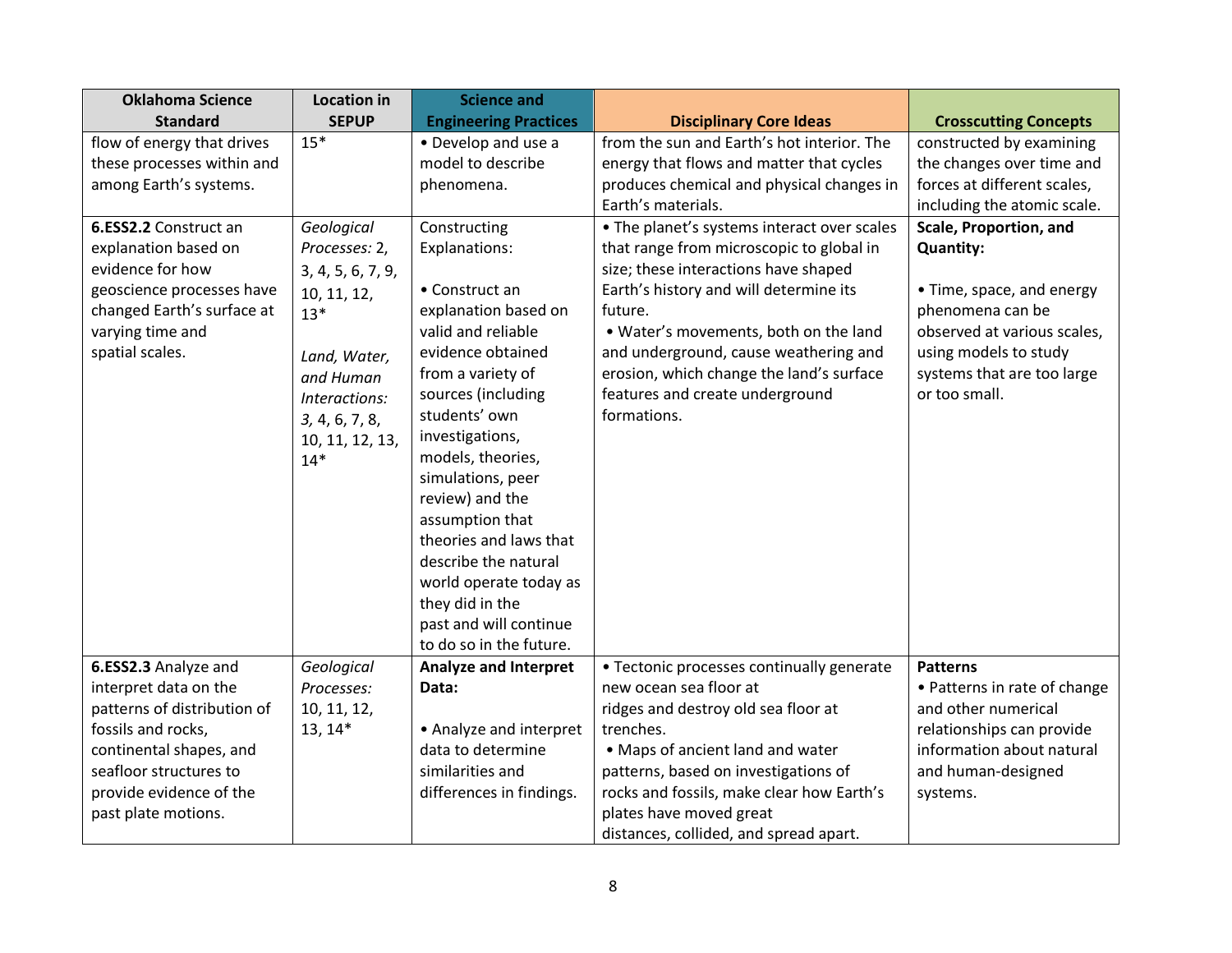| <b>Oklahoma Science</b>                                                                                                                                                                                     | <b>Location in</b>                                                         | <b>Science and</b>                                                                                                                                                                                                     |                                                                                                                                                                                                                                                                                                                                                                                                                                                                                                                                                  |                                                                                                                                                                                                                                          |
|-------------------------------------------------------------------------------------------------------------------------------------------------------------------------------------------------------------|----------------------------------------------------------------------------|------------------------------------------------------------------------------------------------------------------------------------------------------------------------------------------------------------------------|--------------------------------------------------------------------------------------------------------------------------------------------------------------------------------------------------------------------------------------------------------------------------------------------------------------------------------------------------------------------------------------------------------------------------------------------------------------------------------------------------------------------------------------------------|------------------------------------------------------------------------------------------------------------------------------------------------------------------------------------------------------------------------------------------|
| <b>Standard</b>                                                                                                                                                                                             | <b>SEPUP</b>                                                               | <b>Engineering Practices</b>                                                                                                                                                                                           | <b>Disciplinary Core Ideas</b>                                                                                                                                                                                                                                                                                                                                                                                                                                                                                                                   | <b>Crosscutting Concepts</b>                                                                                                                                                                                                             |
| 6.ESS2.4 Develop a model<br>to describe the cycling of<br>water through Earth's<br>systems driven by energy<br>from the sun and the force<br>of gravity.                                                    | Land, Water,<br>and Human<br>Interactions:<br>$2, 5, 7, 8, 9*$             | <b>Developing and Using</b><br><b>Models:</b><br>• Develop a model to<br>describe unobservable<br>mechanisms.                                                                                                          | • Water continually cycles among land,<br>ocean, and atmosphere via transpiration,<br>evaporation, condensation, and<br>crystallization, and precipitation, as well as<br>downhill flows on land.<br>• Global movements of water and its<br>changes in form are propelled by<br>sunlight and gravity.                                                                                                                                                                                                                                            | <b>Energy and Matter:</b><br>• Within a natural or<br>designed system, the<br>transfer of energy drives<br>the motion and/or cycling<br>of matter.                                                                                       |
| 6.ESS2.5 Collect data to<br>provide evidence for how<br>the motions and complex<br>interactions of air masses<br>result in changes in<br>weather<br>conditions.                                             | Weather and<br>Climate: 2, 3,<br>7, 9, 10, 11,<br>$12, 13*$                | <b>Planning and Carrying</b><br><b>Out Investigations:</b><br>• Collect data to serve<br>as the basis for<br>evidence to answer<br>scientific questions or<br>test design solutions<br>under a range<br>of conditions. | • Weather and climate are influenced by<br>interactions involving sunlight, the ocean,<br>the atmosphere, ice, landforms, and living<br>things.<br>. These interactions vary with latitude,<br>altitude, and local and regional<br>geography, all of which can affect oceanic<br>and atmospheric flow patterns.<br>• Because these patterns are so complex,<br>weather can be predicted only<br>probabilistically.                                                                                                                               | <b>Cause and Effect:</b><br>• Cause and effect<br>relationships may be used<br>to predict phenomena in<br>natural or designed<br>systems.                                                                                                |
| 6.ESS2.6 Develop and use a<br>model to describe how<br>unequal heating and<br>rotation of the Earth<br>causes patterns of<br>atmospheric and<br>oceanic circulation that<br>determine regional<br>climates. | Weather and<br>Climate: 2, 3,<br>4, 5, 6, 7, 8,<br>9, 10, 11, 13,<br>$14*$ | <b>Developing and Using</b><br><b>Models:</b><br>• Develop and use a<br>model to describe<br>phenomena.                                                                                                                | • Variations in density due to variations in<br>temperature and salinity<br>drive a global pattern on interconnected<br>ocean currents.<br>• Weather and climate are influenced by<br>interactions involving sunlight, the ocean,<br>the atmosphere, ice, landforms, and living<br>things.<br>. These interactions vary with latitude,<br>altitude, and local and regional geography,<br>all of which can affect oceanic and<br>atmospheric flow patterns.<br>• The ocean exerts a major influence on<br>weather and climate by absorbing energy | <b>Systems and System</b><br><b>Models:</b><br>• Models can be used to<br>represent systems and<br>their interactions (such as<br>inputs, processes, and<br>outputs) and energy,<br>matter, and information<br>flows within the systems. |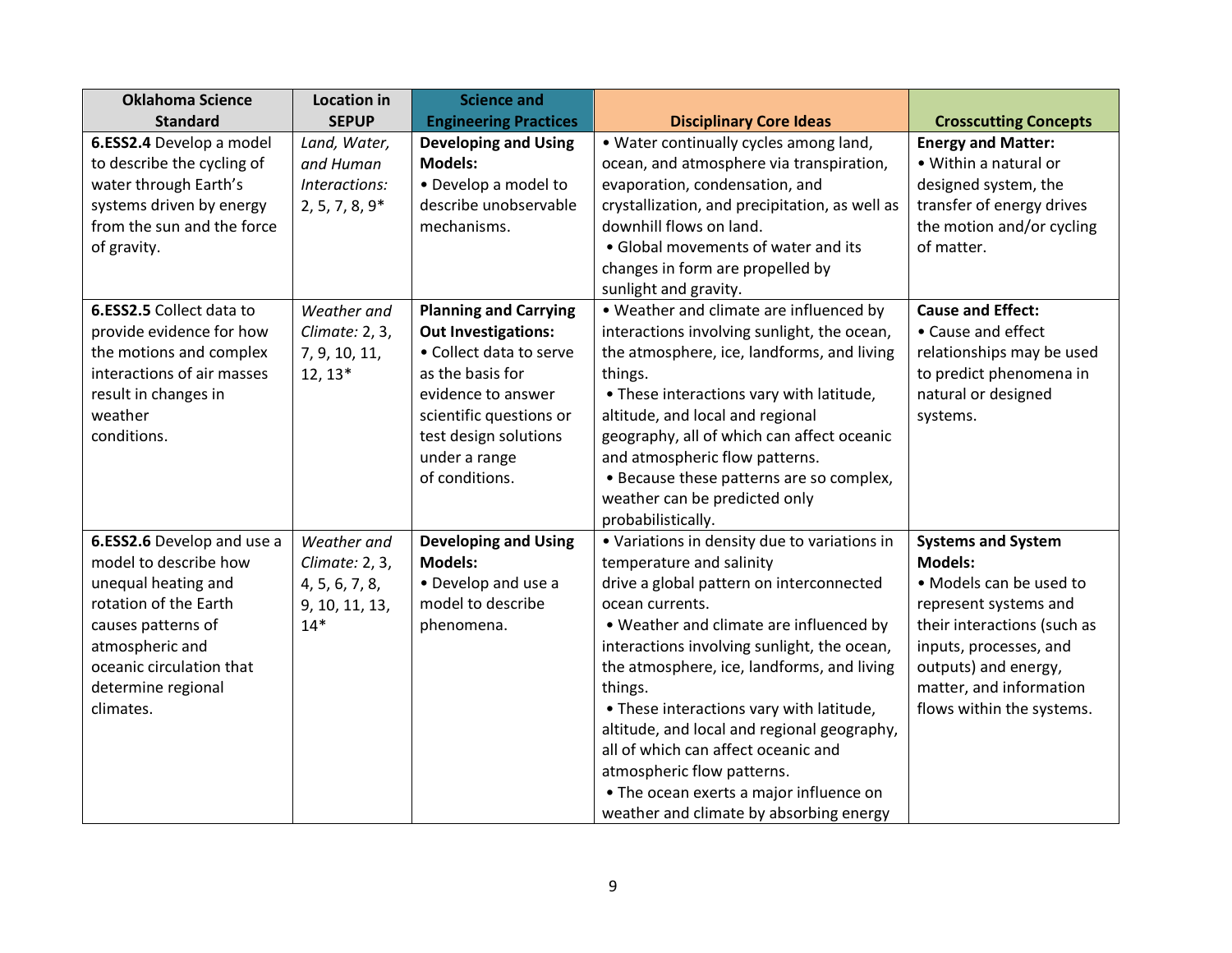| <b>Oklahoma Science</b>    | Location in    | Science and                  |                                              |                              |
|----------------------------|----------------|------------------------------|----------------------------------------------|------------------------------|
| <b>Standard</b>            | <b>SEPUP</b>   | <b>Engineering Practices</b> | <b>Disciplinary Core Ideas</b>               | <b>Crosscutting Concepts</b> |
|                            |                |                              | from the sun, and globally redistributing it |                              |
|                            |                |                              | through ocean currents.                      |                              |
| 6.ESS3.2 Analyze and       | Geological     | Analyzing and                | • Mapping the history of natural hazards     | Patterns:                    |
| interpret data on natural  | Processes: 1,  | <b>Interpreting Data:</b>    | in a region, combined with an                | • Graphs, charts, and        |
| hazards to forecast future | 3, 4, 6, 7, 8, | • Analyze and interpret      | understanding of related geologic forces,    | images can be used to        |
| catastrophic events and    | $11, 18*$      | data to provide              | can help forecast the locations and          | identify patterns in data.   |
| inform the development of  |                | evidence for                 | likelihoods of future events.                |                              |
| technologies to mitigate   |                | phenomena.                   |                                              |                              |
| their effects.             |                |                              |                                              |                              |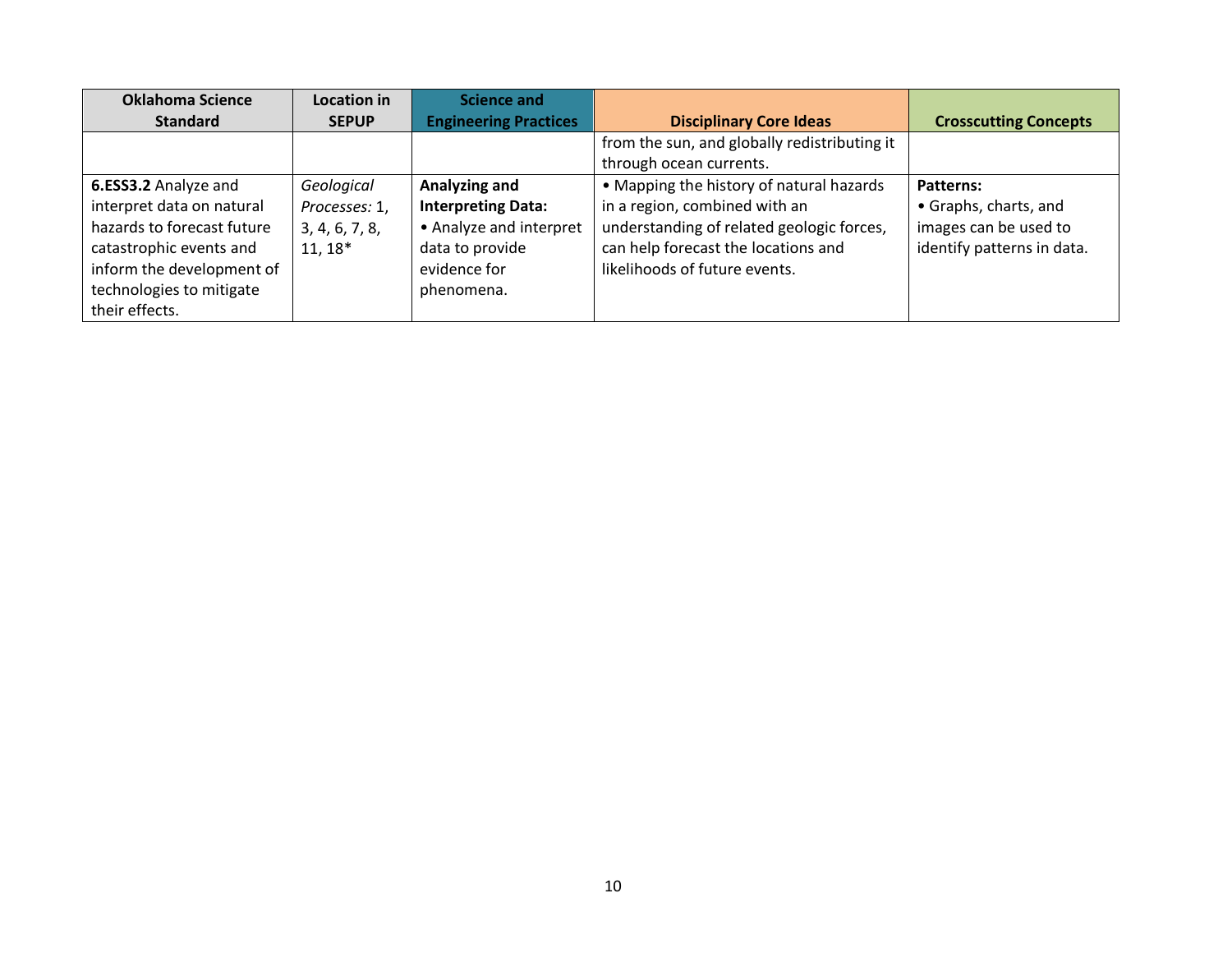### **SEVENTH GRADE**

| <b>Oklahoma Science</b><br><b>Standard</b>                                                                                                                                                             | <b>Location in</b><br><b>SEPUP</b>                                         | <b>Science and</b><br><b>Engineering Practices</b>                                                                                                                                                              | <b>Disciplinary Core Ideas</b>                                                                                                                                                                                                                                                                                                                                                                                                              | <b>Crosscutting Concepts</b>                                                                                                                                                                                          |
|--------------------------------------------------------------------------------------------------------------------------------------------------------------------------------------------------------|----------------------------------------------------------------------------|-----------------------------------------------------------------------------------------------------------------------------------------------------------------------------------------------------------------|---------------------------------------------------------------------------------------------------------------------------------------------------------------------------------------------------------------------------------------------------------------------------------------------------------------------------------------------------------------------------------------------------------------------------------------------|-----------------------------------------------------------------------------------------------------------------------------------------------------------------------------------------------------------------------|
| 7.PS1.1 Develop models to<br>describe the atomic<br>composition of simple<br>molecules and extended<br>structures.                                                                                     | Chemistry of<br>Materials: 2,<br>$6, 7, 12*$                               | <b>Developing and Using</b><br><b>Models:</b><br>• Use a model to<br>predict the<br>relationships between<br>systems or between<br>components of a<br>system.                                                   | • Substances are made from different<br>types of atoms, which combine<br>with one another in various ways.<br>• Atoms form molecules that range in size<br>from two to thousands of<br>atoms.<br>• Solids may be formed from molecules,<br>or they may be extended structures with<br>repeating subunits (e.g., crystals).                                                                                                                  | <b>Scale, Proportion, and</b><br><b>Quantity:</b><br>• Time, space, and energy<br>phenomena can be<br>observed at various scales<br>using models to study<br>systems that are too large<br>or too small.              |
| 7.PS1.2 Analyze and<br>interpret patterns of data<br>related to the properties of<br>substances before and<br>after the substances<br>interact to determine if a<br>chemical reaction has<br>occurred. | Chemical<br>Reactions: 1, 2,<br>$3, 4, 5*$<br>Chemistry of<br>Materials: 4 | Analyzing and<br><b>Interpreting Data:</b><br>• Analyze and<br>interpret data to<br>determine similarities<br>and<br>differences in findings.                                                                   | • Each pure substance has characteristic<br>physical and chemical properties (for any<br>bulk quantity under given conditions) that<br>can be used to identify it.<br>• Substances react chemically in<br>characteristic ways. In a chemical<br>process, the atoms that make up the<br>original substances are regrouped into<br>different molecules, and these new<br>substances have different properties from<br>those of the reactants. | Patterns:<br>• Macroscopic patterns are<br>related to the nature of<br>microscopic and atomic-<br>level structure.                                                                                                    |
| 7.PS1.3 Gather and make<br>sense of information to<br>describe that synthetic<br>materials come from<br>natural resources and<br>impact society.*                                                      | Chemistry of<br>Materials: 1,<br>2, 3, 4, 5, 11,<br>$12, 13*$              | <b>Obtaining, Evaluating,</b><br>and Communicating<br>Information:<br>• Gather, read, and<br>synthesize<br>information from<br>multiple appropriate<br>sources, and assess<br>the credibility,<br>accuracy, and | • Each pure substance has characteristics,<br>physical and chemical properties (for any<br>bulk quantity under given conditions), that<br>can be used to identify it.<br>• Substances react chemically in<br>characteristic ways.<br>. In a chemical process, the atoms that<br>make up the original substances regroup<br>into different molecules, and these new                                                                          | <b>Structure and Function:</b><br>• Structures can be<br>designed to serve<br>particular functions by<br>taking into account<br>properties of<br>different materials, and<br>how materials can be<br>shaped and used. |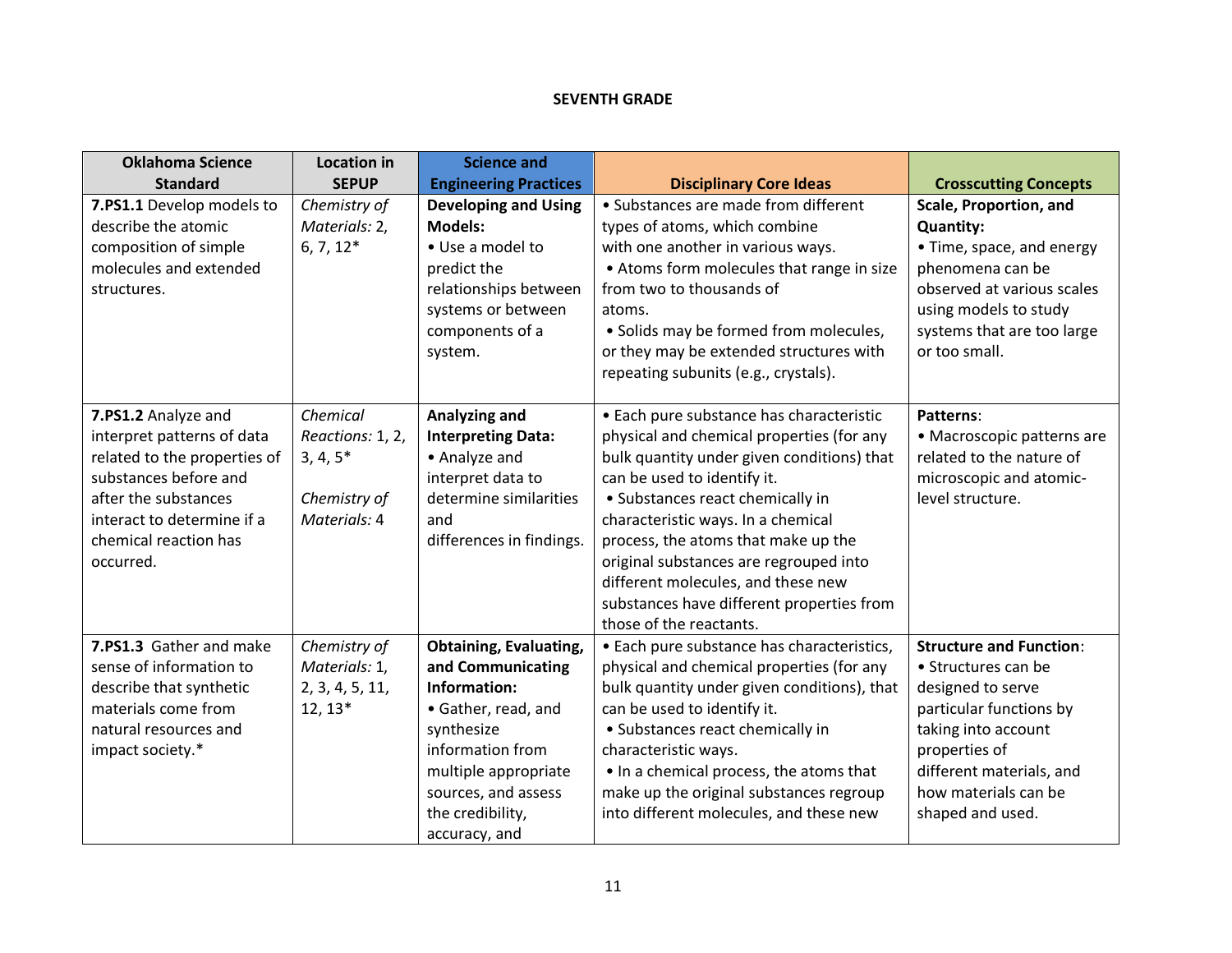| <b>Oklahoma Science</b>                                                                                                                                        | <b>Location in</b>                                    | <b>Science and</b>                                                                                                                      |                                                                                                                                                                                                                                                                                                                                                                                                                                                                                                                                                                   |                                                                                                                             |
|----------------------------------------------------------------------------------------------------------------------------------------------------------------|-------------------------------------------------------|-----------------------------------------------------------------------------------------------------------------------------------------|-------------------------------------------------------------------------------------------------------------------------------------------------------------------------------------------------------------------------------------------------------------------------------------------------------------------------------------------------------------------------------------------------------------------------------------------------------------------------------------------------------------------------------------------------------------------|-----------------------------------------------------------------------------------------------------------------------------|
| <b>Standard</b>                                                                                                                                                | <b>SEPUP</b>                                          | <b>Engineering Practices</b>                                                                                                            | <b>Disciplinary Core Ideas</b>                                                                                                                                                                                                                                                                                                                                                                                                                                                                                                                                    | <b>Crosscutting Concepts</b>                                                                                                |
|                                                                                                                                                                |                                                       | possible bias of each<br>publication and<br>methods used,<br>and describe how they<br>are supported or not<br>supported by<br>evidence. | substances have different properties from<br>those of the reactants.<br>• Engineering advances have led to<br>important discoveries in virtually<br>every field of science, and scientific<br>discoveries have led to the<br>development of entire industries and<br>engineered systems.<br>• The uses of technologies and any<br>limitations on their use are driven<br>by individual or societal needs, desires,<br>and values; by the findings of<br>scientific research; and by differences in<br>such factors as climate,<br>natural resources, and economic |                                                                                                                             |
|                                                                                                                                                                |                                                       |                                                                                                                                         | conditions.                                                                                                                                                                                                                                                                                                                                                                                                                                                                                                                                                       |                                                                                                                             |
| 7.PS1.5 Develop and use a<br>model to describe how the<br>total number of atoms<br>does not change in a<br>chemical reaction and thus<br>mass is<br>conserved. | Chemical<br>Reactions: 1,<br>$2, 3, 4, 5, 6, 7*$      | <b>Developing and Using</b><br><b>Models:</b><br>• Develop a model to<br>describe unobservable<br>mechanics.                            | • Substances react chemically in<br>characteristic ways.<br>. In a chemical process, the atoms that<br>make up the original<br>substances are regrouped into different<br>molecules, and these new<br>substances have different properties from<br>those of the reactants.<br>• The total number of each type of atom<br>is conserved and thus, the<br>mass does not change.<br>Laws are regularities or mathematical<br>descriptions of natural<br>phenomena.                                                                                                    | <b>Energy and Matter:</b><br>• Matter is conserved<br>because atoms are<br>conserved in physical and<br>chemical processes. |
| 7.PS1.6 Construct, test,<br>and modify a device that<br>releases or absorbs<br>thermal energy by chemical                                                      | Chemical<br>Reactions: 2,<br>3, 5, 8, 9, 10,<br>$11*$ | <b>Designing Solutions:</b><br>· Undertake a design<br>project engaging in<br>the design cycle, to                                      | • Some chemical reactions release energy,<br>others store energy.<br>• A solution needs to be tested, and then<br>modified on the basis of the                                                                                                                                                                                                                                                                                                                                                                                                                    | <b>Energy and Matter:</b><br>• The transfer of energy<br>can be tracked as energy                                           |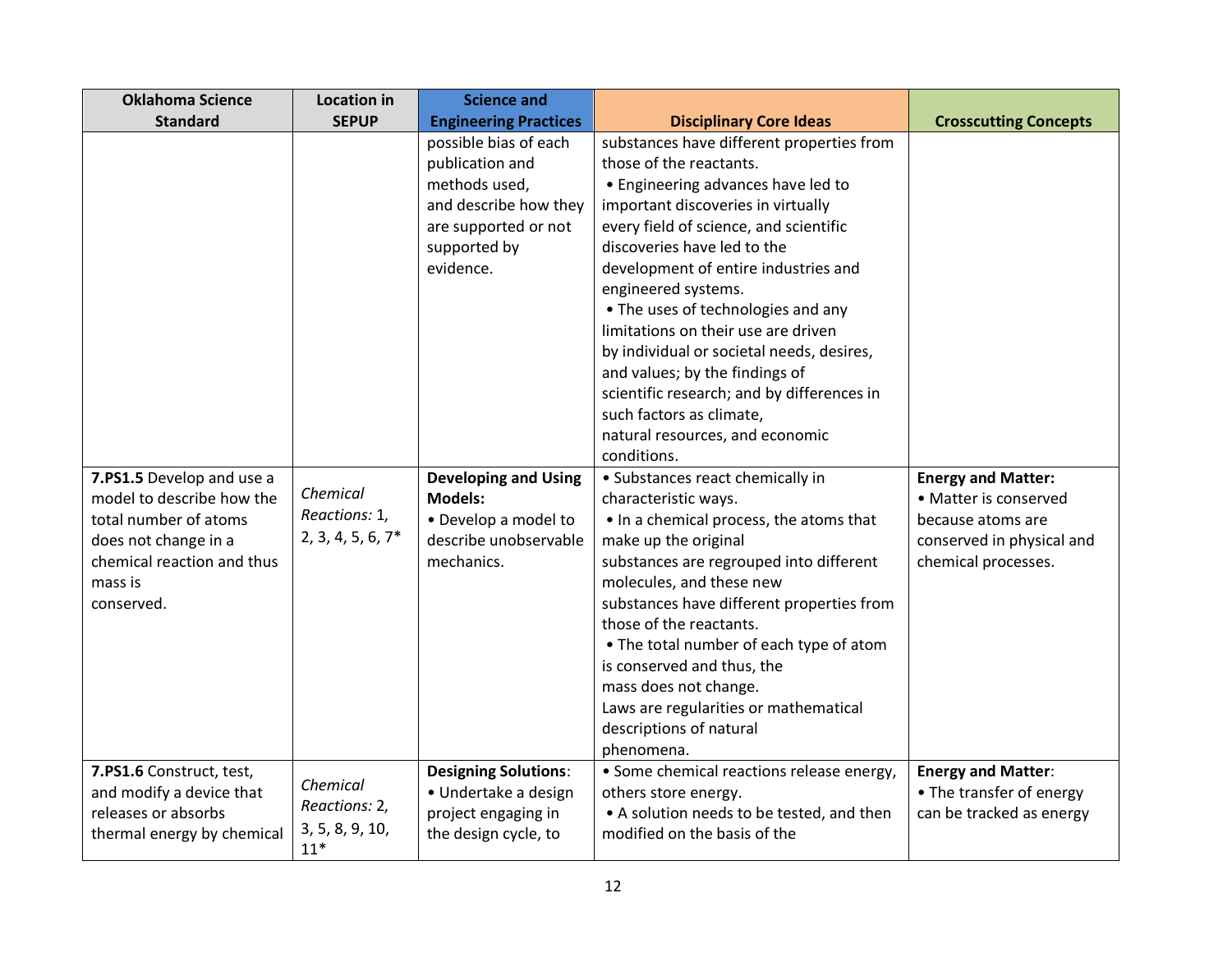| <b>Oklahoma Science</b>      | <b>Location in</b> | <b>Science and</b>           |                                             |                              |
|------------------------------|--------------------|------------------------------|---------------------------------------------|------------------------------|
| <b>Standard</b>              | <b>SEPUP</b>       | <b>Engineering Practices</b> | <b>Disciplinary Core Ideas</b>              | <b>Crosscutting Concepts</b> |
| processes to solve a         |                    | construct and/or             | test results, in order to improve it.       | flows through a designed     |
| problem.*                    |                    | implement a                  | • The iterative process of testing the most | or                           |
|                              |                    | solution that meets          | promising solutions and                     | natural system.              |
|                              |                    | specific design criteria     | modifying what is proposed on the basis     |                              |
|                              |                    | and constraints.             | of the test results leads to                |                              |
|                              |                    |                              | greater refinement and ultimately to an     |                              |
|                              |                    |                              | optimal solution.                           |                              |
| 7.PS3.1 Construct and        | Force and          | <b>Analyze and Interpret</b> | • Motion energy is properly called kinetic  | <b>Scale, Proportion and</b> |
| interpret graphical displays | Motion: 1, 2, 3,   | Data:                        | energy; it is proportional to               | <b>Quantity:</b>             |
| of data to describe the      | $4,5*$             | • Construct and              | the mass of the moving object and grows     | • Proportional               |
| proportional relationships   |                    | interpret graphical          | with the square of its                      | relationships                |
| of kinetic energy to the     |                    | displays of data to          | speed.                                      | (e.g., speed as a ratio of   |
| mass of an                   |                    | identify linear and          |                                             | distance traveled to time    |
| object and to the speed of   |                    | nonlinear                    |                                             | taken) among different       |
| an object.                   |                    | relationships.               |                                             | types of quantities provide  |
|                              |                    |                              |                                             | information about the        |
|                              |                    |                              |                                             | magnitude of properties      |
|                              |                    |                              |                                             | and process.                 |
| 7.PS3.2 Develop a model to   | Fields and         | <b>Developing and Using</b>  | • A system of objects may also contain      | <b>Systems and System</b>    |
| describe that when objects   | Interactions: 3,   | <b>Models:</b>               | stored (potential) energy, depending on     | <b>Models:</b>               |
| interacting at a distance    | 4, 6, 7, 10, 11*   | • Develop a model to         | their relative positions.                   | • Models can be used to      |
| change their arrangement,    |                    | predict and/or               | . When two objects interact, each one       | represent systems and        |
| different amounts of         |                    | describe phenomena.          | exerts a force on the other that            | their interactions (such as  |
| potential energy are stored  |                    |                              | can cause energy to be transferred to or    | inputs, processes, and       |
| in the system.               |                    |                              | from the object.                            | outputs) and energy and      |
|                              |                    |                              |                                             | matter flows within          |
|                              |                    |                              |                                             | systems.                     |
| 7.PS3.5 Construct, use, and  | Energy: 2, 3,      | <b>Engaging in Argument</b>  | • When the motion energy of an object       | <b>Energy and Matter</b>     |
| present arguments to         | $4, 5, 6*$         | from Evidence:               | changes, there is inevitably some other     | • The transfer of energy     |
| support the claim that       |                    | • Construct, use, and        | change in energy at the same time.          | can be tracked as energy     |
| when the kinetic energy of   |                    | present oral and             |                                             | flows through a designed     |
| an object changes, energy    |                    | written arguments            |                                             | or natural system.           |
| is transferred to or from    |                    | supported by                 |                                             |                              |
| the object.                  |                    | empirical                    |                                             |                              |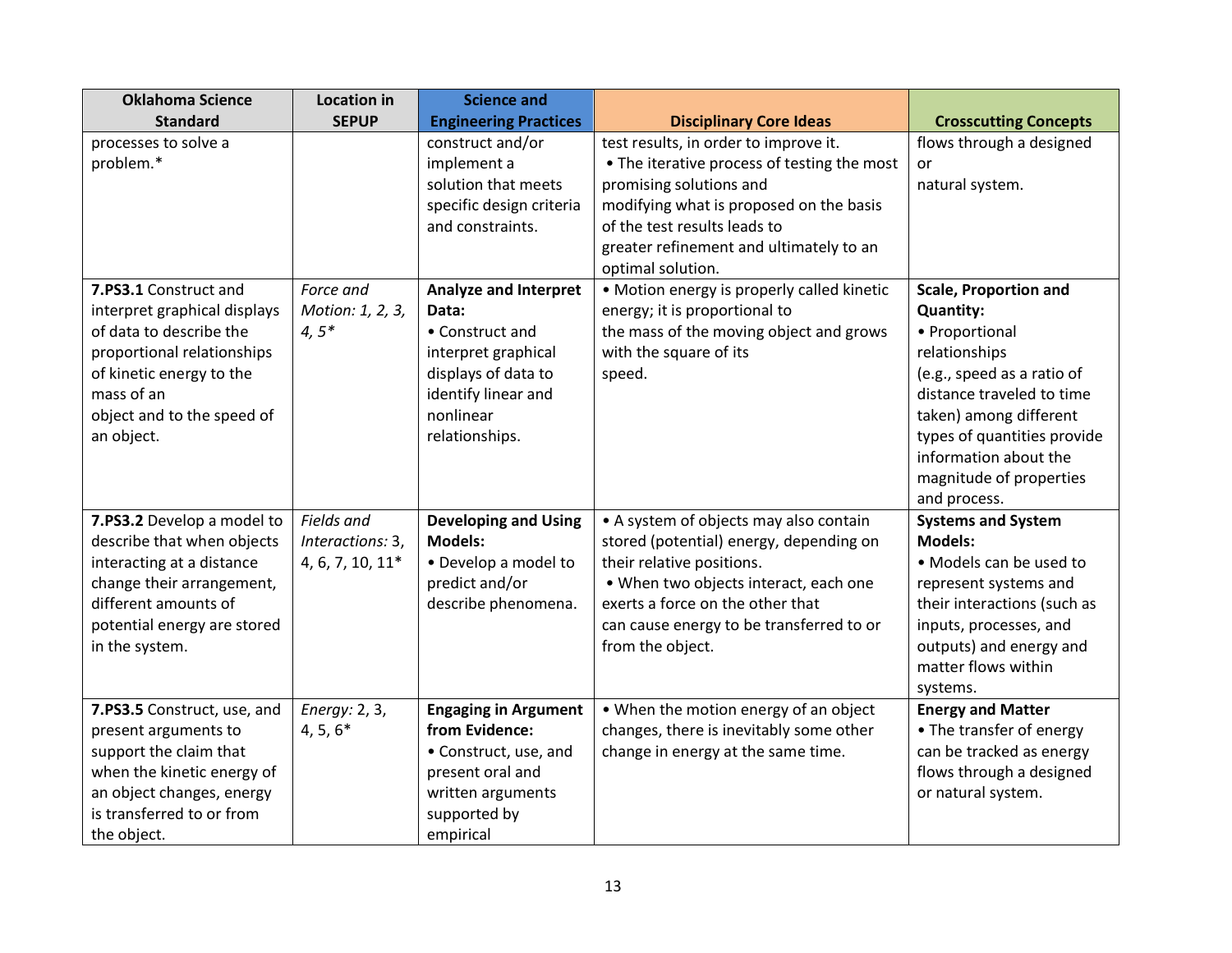| <b>Oklahoma Science</b>      | <b>Location in</b>   | <b>Science and</b>           |                                            |                              |
|------------------------------|----------------------|------------------------------|--------------------------------------------|------------------------------|
| <b>Standard</b>              | <b>SEPUP</b>         | <b>Engineering Practices</b> | <b>Disciplinary Core Ideas</b>             | <b>Crosscutting Concepts</b> |
|                              |                      | evidence and scientific      |                                            |                              |
|                              |                      | reasoning to support         |                                            |                              |
|                              |                      | or refute an                 |                                            |                              |
|                              |                      | explanation or a             |                                            |                              |
|                              |                      | model for a                  |                                            |                              |
|                              |                      | phenomenon.                  |                                            |                              |
| 7.LS1.6 Construct a          | From Cells to        | <b>Constructing</b>          | • Plants, algae (including phytoplankton), | <b>Energy and Matter:</b>    |
| scientific explanation based | Organisms: 12,       | <b>Explanations</b>          | and many microorganisms                    | • Within a natural system,   |
| on evidence for the role of  | $13*$                | • Construct a scientific     | use the energy from light to make sugars   | the transfer of energy       |
| photosynthesis in the        |                      | explanation based on         | (food) from carbon dioxide                 | drives the motion and/or     |
| cycling of matter and flow   |                      | valid and reliable           | from the atmosphere and water through      | cycling of matter.           |
| of energy into and out of    |                      | evidence obtained            | the process of photosynthesis, which also  |                              |
| organisms.                   |                      | from sources                 | releases oxygen. These sugars can be       |                              |
|                              |                      | (including the               | used immediately or stored for growth or   |                              |
|                              |                      | students' own                | later use.                                 |                              |
|                              |                      | experiments) and the         | • The chemical reaction by which plants    |                              |
|                              |                      | assumption that              | produce complex food                       |                              |
|                              |                      | theories and laws that       | molecules (sugars) requires an energy      |                              |
|                              |                      | describe the natural         | input (i.e., from sunlight) to             |                              |
|                              |                      | world operate today          | occur.                                     |                              |
|                              |                      | as they did in the past      | . In this reaction, carbon dioxide and     |                              |
|                              |                      | and will continue to         | water combine to form carbon-based         |                              |
|                              |                      | do so in the future.         | organic molecules and release oxygen.      |                              |
| 7.LS1.7 Develop a model to   | From Cells to        | <b>Developing and Using</b>  | • Within an individual organism, food      | <b>Energy and Matter:</b>    |
| describe how food            | Organisms: 5,        | <b>Models:</b>               | moves through a series of                  | • Matter is conserved        |
| molecules in plants and      | $11*$                | • Develop a model to         | chemical reactions in which it is broken   | because atoms are            |
| animals are broken down      |                      | predict                      | down and rearranged to form new            | conserved in physical and    |
| and rearranged through       | <b>Body Systems:</b> | and/or describe              | molecules, to support growth, or release   | chemical processes.          |
| chemical reactions to form   | 5                    | phenomena.                   | energy.                                    |                              |
| new molecules that           |                      |                              | • Cellular respiration in plants and       |                              |
| support growth and/or        |                      |                              | animals involves chemical reactions        |                              |
| release energy as matter     |                      |                              | with oxygen that release stored energy. In |                              |
| moves through an             |                      |                              | these processes, complex                   |                              |
| organism.                    |                      |                              |                                            |                              |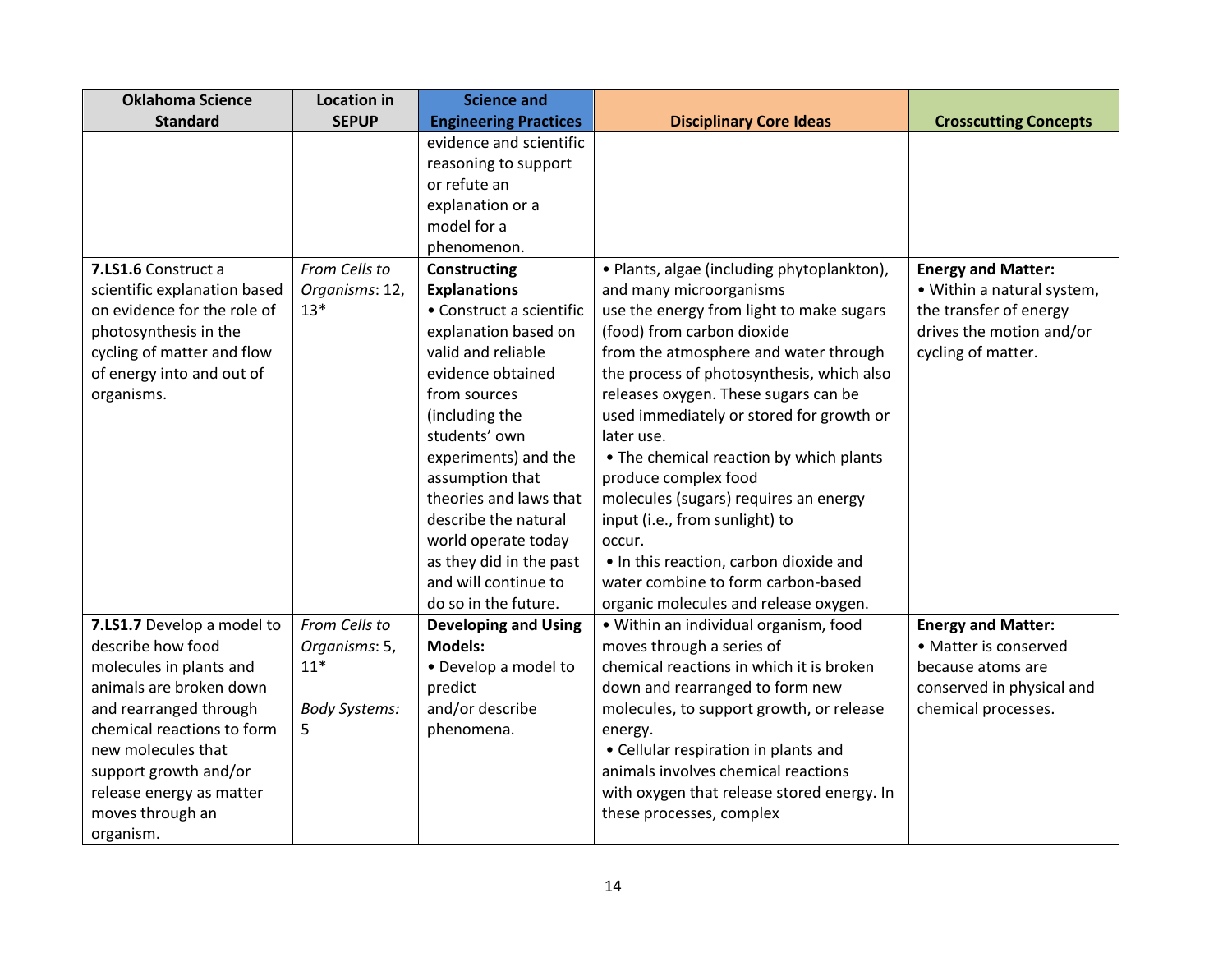| <b>Oklahoma Science</b>     | <b>Location in</b> | <b>Science and</b>           |                                             |                              |
|-----------------------------|--------------------|------------------------------|---------------------------------------------|------------------------------|
| <b>Standard</b>             | <b>SEPUP</b>       | <b>Engineering Practices</b> | <b>Disciplinary Core Ideas</b>              | <b>Crosscutting Concepts</b> |
|                             |                    |                              | molecules containing carbon react with      |                              |
|                             |                    |                              | oxygen to produce carbon                    |                              |
|                             |                    |                              | dioxide and other materials.                |                              |
| 7.LS2.1 Analyze and         | Ecology: 5, 6,     | Analyzing and                | • Organisms, and populations of             | <b>Cause and Effect:</b>     |
| interpret data to provide   | $9*$               | <b>Interpreting Data:</b>    | organisms, are dependent on their           | • Cause and effect           |
| evidence for the effects of |                    | • Analyze and                | environmental interactions both with        | relationships may be used    |
| resource availability on    |                    | interpret data to            | other living things and with                | to predict phenomena in      |
| organisms and populations   |                    | provide evidence for         | nonliving factors.                          | natural or designed          |
| of organisms in an          |                    | phenomena.                   | • In any ecosystem, organisms and           | systems.                     |
| ecosystem.                  |                    |                              | populations with similar requirements       |                              |
|                             |                    |                              | for food, water, oxygen, or other           |                              |
|                             |                    |                              | resources may compete with each             |                              |
|                             |                    |                              | other for limited resources, access to      |                              |
|                             |                    |                              | which consequently constrains               |                              |
|                             |                    |                              | their growth and reproduction.              |                              |
|                             |                    |                              | • Growth of organisms and population        |                              |
|                             |                    |                              | increases are limited by access to          |                              |
|                             |                    |                              | resources.                                  |                              |
| 7.LS2.2 Construct an        | Ecology: 2, 8,     | <b>Constructing</b>          | • Predatory interactions may reduce the     | Patterns:                    |
| explanation that predicts   | $10*$              | <b>Explanations:</b>         | number of organisms or eliminate            | • Patterns can be used to    |
| patterns of interactions    |                    | • Construct an               | whole populations of organisms. Mutually    | identify cause and effect    |
| among organisms across      |                    | explanation that             | beneficial interactions, in contrast, may   | relationships.               |
| multiple ecosystems.        |                    | includes qualitative or      | become so interdependent that each          |                              |
|                             |                    | quantitative                 | organism requires the other for survival.   |                              |
|                             |                    | relationships                | • Although the species involved in these    |                              |
|                             |                    | between variables            | competitive, predatory, and mutually        |                              |
|                             |                    | that                         | beneficial interactions vary across         |                              |
|                             |                    | predict and/or               | ecosystems, the patterns of interactions of |                              |
|                             |                    | describe                     | organisms with their environments, both     |                              |
|                             |                    | phenomena.                   | living and nonliving, are shared.           |                              |
| 7.LS2.3 Develop a model to  | Ecology: 7, 8,     | <b>Developing and Using</b>  | . Food webs are models that demonstrate     | <b>Energy and Matter:</b>    |
| describe the cycling of     | $11, 12*$          | Models:                      | how matter and energy is                    | • The transfer of energy     |
| matter and flow of energy   |                    | • Develop a model to         | transferred between producers,              | can be tracked as energy     |
| among living and nonliving  |                    | describe phenomena.          | consumers, and decomposers as               |                              |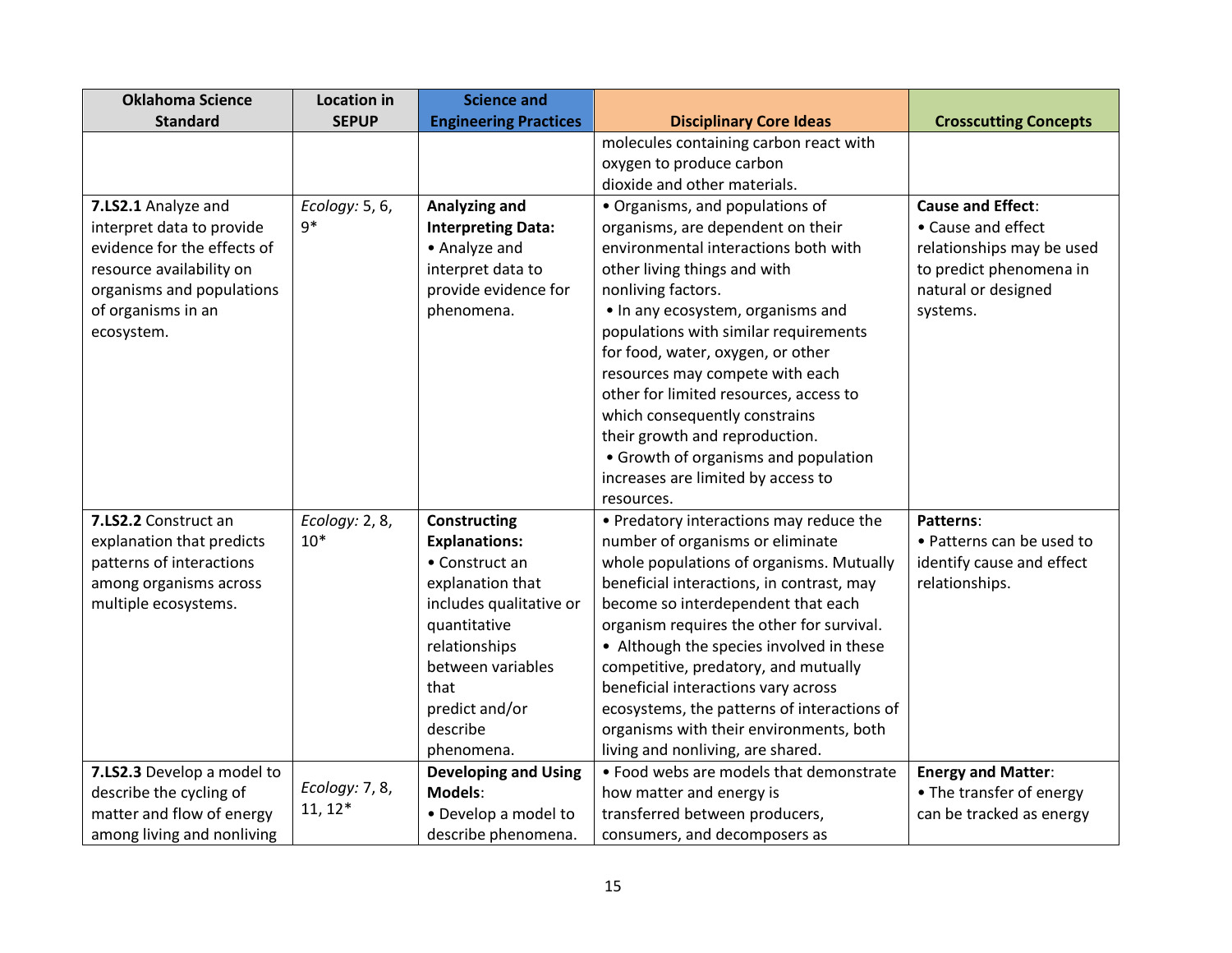| <b>Oklahoma Science</b>    | <b>Location in</b> | <b>Science and</b>                               |                                             |                              |
|----------------------------|--------------------|--------------------------------------------------|---------------------------------------------|------------------------------|
| <b>Standard</b>            | <b>SEPUP</b>       | <b>Engineering Practices</b>                     | <b>Disciplinary Core Ideas</b>              | <b>Crosscutting Concepts</b> |
| parts of an ecosystem.     |                    |                                                  | the three groups interact within an         | flows through a natural      |
|                            |                    |                                                  | ecosystem.                                  | system.                      |
|                            |                    |                                                  | • Transfers of matter into and out of the   |                              |
|                            |                    |                                                  | physical environment occur at every level.  |                              |
|                            |                    |                                                  | • Decomposers recycle nutrients from        |                              |
|                            |                    |                                                  | dead plant or animal matter back to the     |                              |
|                            |                    |                                                  | soil in terrestrial environments or to the  |                              |
|                            |                    |                                                  | water in aquatic environments.              |                              |
|                            |                    |                                                  | • The atoms that make up the organisms      |                              |
|                            |                    |                                                  | in an ecosystem are cycled repeatedly       |                              |
|                            |                    |                                                  | between the living and nonliving parts of   |                              |
|                            |                    |                                                  | the ecosystem.                              |                              |
| 7.LS2.4 Construct an       | Ecology: 1, 2,     | <b>Engaging in Argument</b>                      | • Ecosystems are dynamic in nature; their   | <b>Stability and Change:</b> |
| argument supported by      | 3, 4, 5, 6, 13,    | from Evidence:                                   | characteristics can vary over time.         | • Small changes in one part  |
| empirical evidence that    | $14*$              | • Construct an oral                              | • Disruptions to any physical or biological | of a system might cause      |
| changes to physical or     |                    | and written argument                             | component of an ecosystem can lead to       | large changes in another     |
| biological components of   |                    | supported by                                     | shifts in all its populations.              | part.                        |
| an ecosystem               |                    | empirical evidence                               |                                             |                              |
| affect populations.        |                    | and                                              |                                             |                              |
|                            |                    | scientific reasoning to                          |                                             |                              |
|                            |                    | support or refute an                             |                                             |                              |
|                            |                    | explanation or model                             |                                             |                              |
| 7.LS2.5 Evaluate competing | Ecology: 2, 4,     | for a phenomenon.<br><b>Engaging in Argument</b> | . Biodiversity describes the variety of     | <b>Stability and Change:</b> |
| design solutions for       | $15*$              | from Evidence:                                   | species found in Earth's terrestrial and    | • Small changes in one part  |
| maintaining biodiversity   |                    | • Evaluate competing                             | oceanic ecosystems.                         | of a system might cause      |
| and ecosystem services.*   |                    | design solutions based                           | • The completeness or integrity of an       | large changes in another     |
|                            |                    | on jointly developed                             | ecosystem's biodiversity is often used as a | part.                        |
|                            |                    | and agreed-upon                                  | measure of its health.                      |                              |
|                            |                    | design criteria.                                 | • Changes in biodiversity can influence     |                              |
|                            |                    |                                                  | humans' resources, such as                  |                              |
|                            |                    |                                                  | food, energy, and medicines, as well as     |                              |
|                            |                    |                                                  | ecosystem services that                     |                              |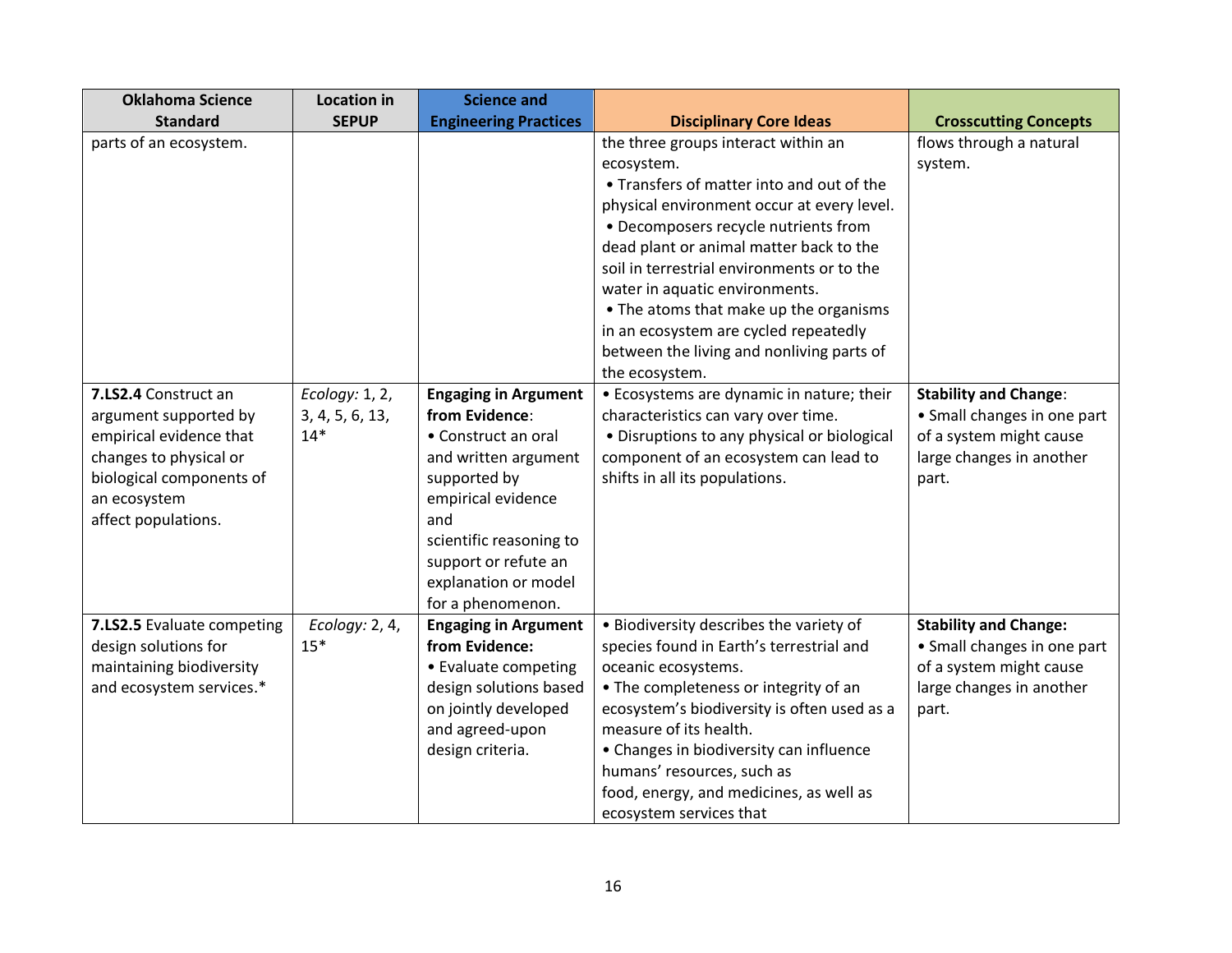| <b>Oklahoma Science</b>                                                                                                                                                                                                               | <b>Location in</b>                                                                                    | <b>Science and</b>                                                                                                                                                                                                                                           |                                                                                                                                                                                                                                                                                                                                                                                                                                                                                                                                  |                                                                                                                                           |
|---------------------------------------------------------------------------------------------------------------------------------------------------------------------------------------------------------------------------------------|-------------------------------------------------------------------------------------------------------|--------------------------------------------------------------------------------------------------------------------------------------------------------------------------------------------------------------------------------------------------------------|----------------------------------------------------------------------------------------------------------------------------------------------------------------------------------------------------------------------------------------------------------------------------------------------------------------------------------------------------------------------------------------------------------------------------------------------------------------------------------------------------------------------------------|-------------------------------------------------------------------------------------------------------------------------------------------|
| <b>Standard</b>                                                                                                                                                                                                                       | <b>SEPUP</b>                                                                                          | <b>Engineering Practices</b>                                                                                                                                                                                                                                 | <b>Disciplinary Core Ideas</b>                                                                                                                                                                                                                                                                                                                                                                                                                                                                                                   | <b>Crosscutting Concepts</b>                                                                                                              |
|                                                                                                                                                                                                                                       |                                                                                                       |                                                                                                                                                                                                                                                              | humans rely on-for example, water<br>purification and recycling.<br>• There are systematic processes for<br>evaluating solutions with respect<br>to how well they meet the criteria and<br>constraints of a problem.                                                                                                                                                                                                                                                                                                             |                                                                                                                                           |
| 7.ESS3.1 Construct a<br>scientific explanation based<br>on evidence for how the<br>uneven distributions of<br>Earth's mineral, energy,<br>and groundwater resources<br>are the result of past and<br>current geoscience<br>processes. | Geological<br>Processes: 2,<br>$16^*$ , $17^*$<br>Earth's<br>Resources: 1,<br>2, 3, 5, 7, 8,<br>$14*$ | <b>Constructing</b><br><b>Explanations:</b><br>• Apply scientific<br>ideas, principles, and<br>evidence (including<br>students' own<br>investigations,<br>models,<br>theories, simulations,<br>peer review) to<br>provide an<br>explanation of<br>phenomena. | • Humans depend on Earth's land, ocean,<br>atmosphere, and<br>biosphere for many different resources.<br>• Minerals, fresh water, and biosphere<br>resources are limited, and<br>many are not renewable or replaceable<br>over human lifetimes.<br>• These resources are distributed<br>unevenly around the planet as a<br>result of past geologic processes.                                                                                                                                                                    | <b>Cause and Effect:</b><br>• Cause and effect<br>relationships may be used<br>to predict phenomena in<br>natural or designed<br>systems. |
| 7.ESS3.3 Apply scientific<br>principles to design a<br>method for monitoring and<br>minimizing human impact<br>on the environment.*                                                                                                   | Land, Water,<br>and Human<br>Interactions:<br>1, 3, 4, 5, 6, 9,<br>13, 14, 15,<br>$16*$               | <b>Constructing</b><br><b>Explanations:</b><br>• Apply scientific<br>principles to design an<br>object, tool, process,<br>or system.                                                                                                                         | • Human activities have significantly<br>altered the biosphere, sometimes<br>damaging or destroying natural habitats<br>and causing the extinction of<br>other species. But changes to Earth's<br>environments can have different<br>impacts (negative and positive) for<br>different living things.<br>• Typically, as human populations and<br>per-capita consumption of natural<br>resources increase, so do the negative<br>impacts on Earth unless the<br>activities and technologies involved are<br>engineered otherwise. | <b>Cause and Effect:</b><br>• Cause and effect<br>relationships may be used<br>to predict phenomena in<br>natural or designed<br>systems. |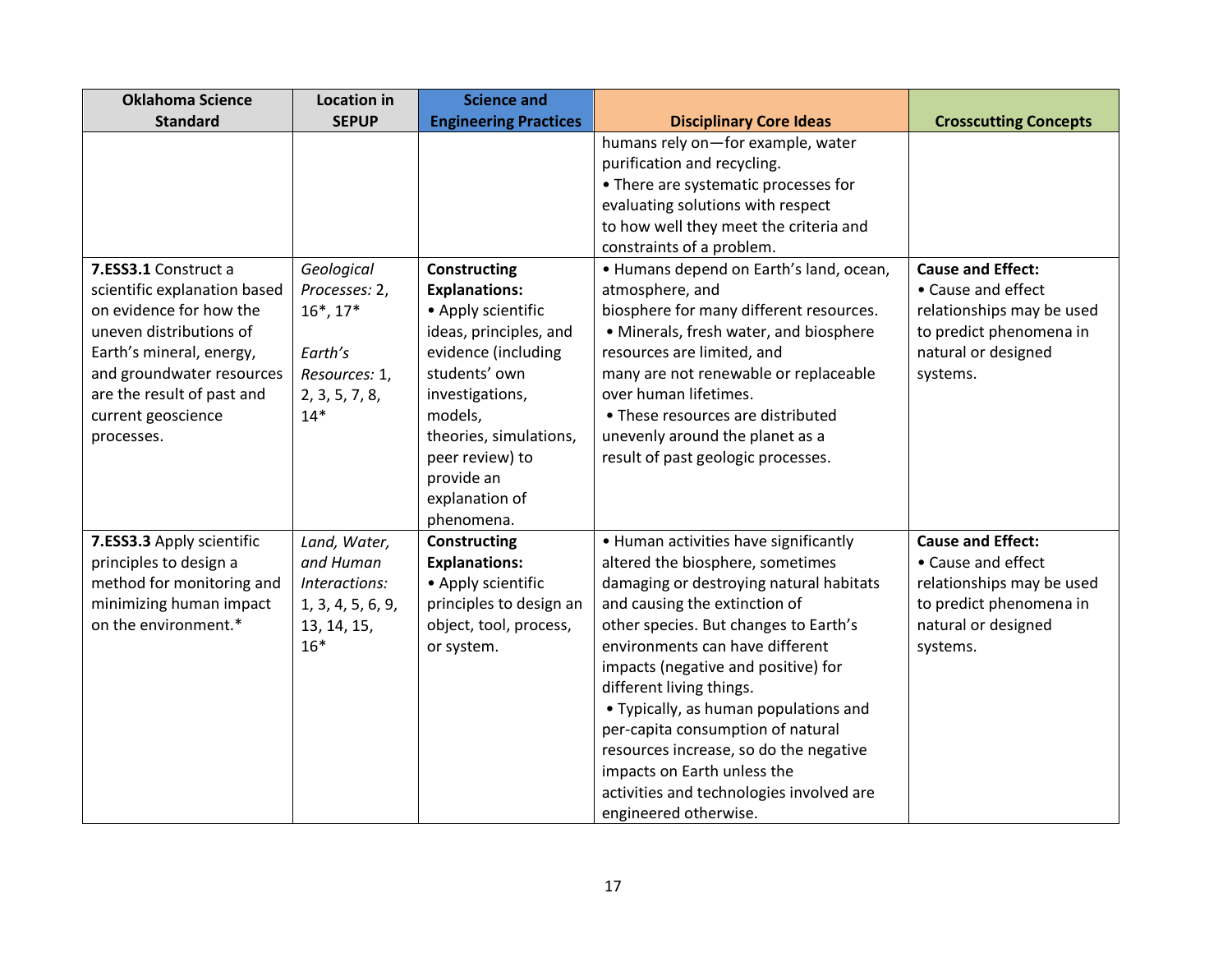| <b>Oklahoma Science</b>                                                                                                                                                              | <b>Location in</b>                                       | <b>Science and</b>                                                                                                                                                                                                                                                                                                                                  |                                                                                                                                                                                                                                                                                                                                                       |                                                                                                                                                  |
|--------------------------------------------------------------------------------------------------------------------------------------------------------------------------------------|----------------------------------------------------------|-----------------------------------------------------------------------------------------------------------------------------------------------------------------------------------------------------------------------------------------------------------------------------------------------------------------------------------------------------|-------------------------------------------------------------------------------------------------------------------------------------------------------------------------------------------------------------------------------------------------------------------------------------------------------------------------------------------------------|--------------------------------------------------------------------------------------------------------------------------------------------------|
| <b>Standard</b>                                                                                                                                                                      | <b>SEPUP</b>                                             | <b>Engineering Practices</b>                                                                                                                                                                                                                                                                                                                        | <b>Disciplinary Core Ideas</b>                                                                                                                                                                                                                                                                                                                        | <b>Crosscutting Concepts</b>                                                                                                                     |
| 7.ESS3.4 Construct an<br>argument supported by<br>evidence for how increases<br>in human population and<br>per-capita consumption of<br>natural resources impact<br>Earth's systems. | Earth's<br>Resources: 2,<br>$4, 6, 13*$<br>Evolution: 14 | <b>Engaging in Argument</b><br>from Evidence:<br>• Construct an oral<br>and written argument<br>supported by<br>empirical evidence<br>and<br>scientific reasoning to<br>support or refute an<br>explanation or model<br>for a phenomenon.                                                                                                           | • Typically, as human populations and per-<br>capita consumption of natural<br>resources increase, so do the negative<br>impacts on Earth unless the<br>activities and technologies involved are<br>engineered otherwise.                                                                                                                             | <b>Cause and Effect:</b><br>• Cause and effect<br>relationships may be used<br>to predict phenomena in<br>natural or designed<br>systems.        |
| 7.ESS3.5 Obtain, evaluate,<br>and communicate evidence<br>of the factors that have<br>caused changes in global<br>temperatures over the past<br>century.                             | Weather and<br>Climate: 1, 10,<br>14, 15, 16*            | Communicating,<br>Obtaining, and<br><b>Evaluating Evidence:</b><br>• Gather, read,<br>synthesize<br>information from<br>multiple<br>appropriate sources,<br>and assess the<br>credibility, accuracy,<br>and possible bias of<br>each publication and<br>methods used,<br>and describe how they<br>are supported or not<br>supported by<br>evidence. | • Understanding atmospheric changes and<br>reducing human vulnerability to whatever<br>climate changes do occur depend on the<br>understanding of climate science,<br>engineering capabilities, and other kinds<br>of knowledge (such as understanding of<br>human behavior) and on applying that<br>knowledge wisely in decisions and<br>activities. | <b>Stability and Change:</b><br>• Stability might be<br>disturbed either by sudden<br>events or<br>gradual changes that<br>accumulate over time. |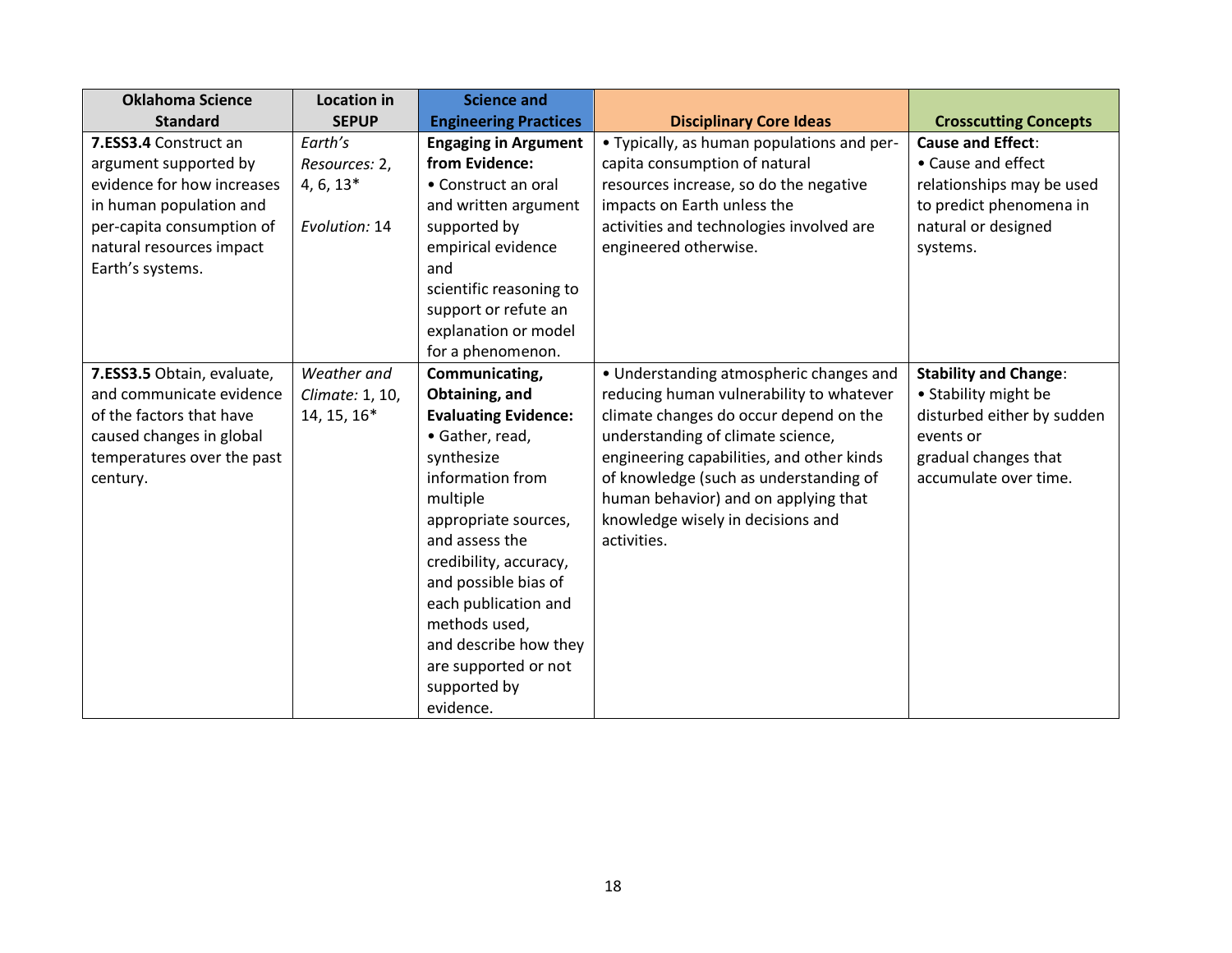# **EIGHTH GRADE**

| <b>Oklahoma Science</b>     | <b>Location in</b> | <b>Science and</b>           |                                                |                              |
|-----------------------------|--------------------|------------------------------|------------------------------------------------|------------------------------|
| <b>Standard</b>             | <b>SEPUP</b>       | <b>Engineering Practices</b> | <b>Disciplinary Core Ideas</b>                 | <b>Crosscutting Concepts</b> |
| 8.PS2.1 Apply Newton's      | Force and          | Constructing                 | • For any pair of interacting objects, the     | <b>Systems and System</b>    |
| Third Law to design a       | Motion: 1, 10,     | <b>Explanations:</b>         | force exerted by                               | <b>Models:</b>               |
| solution to a problem       | $11, 12*$          | • Apply scientific           | the first object on the second object is       | • Models can be used to      |
| involving the motion of two |                    | principles to design an      | equal in strength                              | represent systems and        |
| colliding objects in a      |                    | object, tool, process, or    | to the force that the second object exerts     | their interactions(such as   |
| system.*                    |                    | system.                      | on the first.                                  | inputs, processes, and       |
|                             |                    |                              | but in the opposite direction (Newton's        | outputs) and energy,         |
|                             |                    |                              | third law).                                    | matter, and information      |
|                             |                    |                              |                                                | flows within the systems.    |
| 8.PS2.2 Plan an             | Force and          | <b>Planning and Carrying</b> | • The motion of an object is determined        | <b>Stability and Change:</b> |
| investigation to provide    | Motion: 1, 6, 7,   | <b>Out Investigations:</b>   | by the sum of the                              | • Explanations of stability  |
| evidence that the change in | 8, 9, 13*          | • Plan an investigation      | forces acting on it; if the total force on the | and                          |
| an object's motion          |                    | individually and             | object is not                                  | change in natural or         |
| depends on the sum of the   |                    | collaboratively; identify    | zero its motion will change.                   | designed systems can be      |
| forces on the object        |                    | independent and              | • The greater the mass of the object, the      | constructed by examining     |
| and the mass of the object. |                    | dependent variables          | greater the force                              | the changes over time and    |
|                             |                    | and controls, what           | needed to achieve the same change in           | forces at different scales.  |
|                             |                    | tools are needed to do       | motion.                                        |                              |
|                             |                    | the gathering, how           | • For any given object, a larger force         |                              |
|                             |                    | measurements will be         | causes a larger                                |                              |
|                             |                    | recorded, and how            | change in motion.                              |                              |
|                             |                    | many data are needed         |                                                |                              |
|                             |                    | to support a claim.          |                                                |                              |
| 8.PS2.3 Ask questions       | Fields and         | <b>Asking Questions:</b>     | • Electric and magnetic (electromagnetic)      | <b>Cause and Effect:</b>     |
| about data to determine     | Interactions: 7,   | • Ask questions that         | forces can be attractive or repulsive, and     | • Cause and effect           |
| the factors that affect the | 8, 9, 12, 13*, 14  | can be investigated          | their sizes depend on the magnitudes of        | relationships                |
| strength of electric and    |                    | within the scope of the      | the charges, currents, or magnetic             | may be used to predict       |
| magnetic forces.            |                    | classroom, outdoor           | strengths involved and on the distances        | phenomena in natural or      |
|                             |                    | environment, and             | between the interacting objects.               | designed systems.            |
|                             |                    | museums and other            |                                                |                              |
|                             |                    | public facilities with       |                                                |                              |
|                             |                    | available resources          |                                                |                              |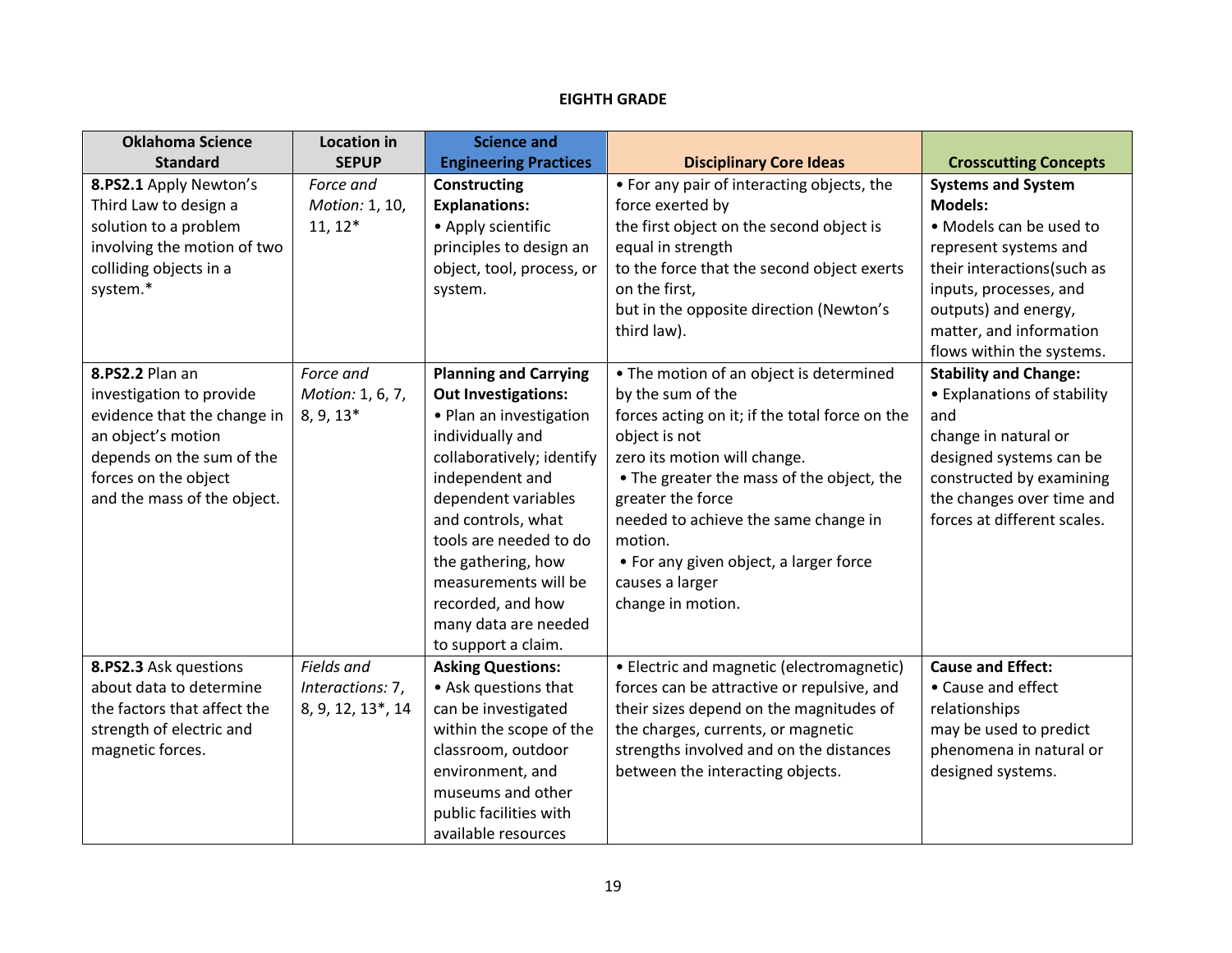| <b>Oklahoma Science</b>     | <b>Location in</b> | <b>Science and</b>           |                                             |                              |
|-----------------------------|--------------------|------------------------------|---------------------------------------------|------------------------------|
| <b>Standard</b>             | <b>SEPUP</b>       | <b>Engineering Practices</b> | <b>Disciplinary Core Ideas</b>              | <b>Crosscutting Concepts</b> |
|                             |                    | and, when appropriate,       |                                             |                              |
|                             |                    | frame a hypothesis           |                                             |                              |
|                             |                    | based on observations        |                                             |                              |
|                             |                    | and scientific               |                                             |                              |
|                             |                    | principles.                  |                                             |                              |
| 8.PS2.4 Construct and       | Fields and         | <b>Constructing</b>          | • Gravitational forces are always           | <b>Systems and System</b>    |
| present arguments using     | Interactions:      | <b>Explanations:</b>         | attractive.                                 | <b>Models:</b>               |
| evidence to support the     | $3, 4, 7*$         | • Construct and revise       | • There is a gravitational force between    | • Models can be used to      |
| claim that gravitational    |                    | an explanation based         | any two masses, but it is very small except | represent systems and        |
| interactions are attractive |                    | on valid and reliable        | when one or both of the objects have        | their interactions(such as   |
| and depend                  |                    | evidence obtained            | large mass (e.g., Earth and the sun).       | inputs, processes and        |
| on the masses of            |                    | from a variety of            |                                             | outputs) and energy and      |
| interacting objects.        |                    | sources (including           |                                             | matter flows within          |
|                             |                    | students' own                |                                             | systems.                     |
|                             |                    | investigations,              |                                             |                              |
|                             |                    | models, theories,            |                                             |                              |
|                             |                    | simulations, peer            |                                             |                              |
|                             |                    | review) and the              |                                             |                              |
|                             |                    | assumption that              |                                             |                              |
|                             |                    | theories and laws that       |                                             |                              |
|                             |                    | describe the                 |                                             |                              |
|                             |                    | natural world operate        |                                             |                              |
|                             |                    | today as they did in the     |                                             |                              |
|                             |                    | past and will continue       |                                             |                              |
|                             |                    | to do so in the future.      |                                             |                              |
| 8.PS2.5 Conduct an          | Fields and         | <b>Planning and Carrying</b> | • Forces that act at a distance (electric,  | Cause and Effect:            |
| investigation and evaluate  | Interactions: 5,   | <b>Out Investigations:</b>   | magnetic, and gravitational) can be         | • Cause and effect           |
| the experimental design to  | 7, 9, 10, 12*      | • Conduct an                 | explained by fields that extend             | relationships may be used    |
| provide evidence that       |                    | investigation and            | through space and can be mapped by their    | to predict phenomena in      |
| fields exist between        |                    | evaluate the                 | effect on a test object (a charged object,  | natural or designed          |
| objects exerting            |                    | experimental design to       | or a ball, respectively).                   | systems.                     |
| forces on each other even   |                    | produce                      |                                             |                              |
| though the objects are not  |                    | data to serve as the         |                                             |                              |
| in contact.                 |                    | basis for evidence           |                                             |                              |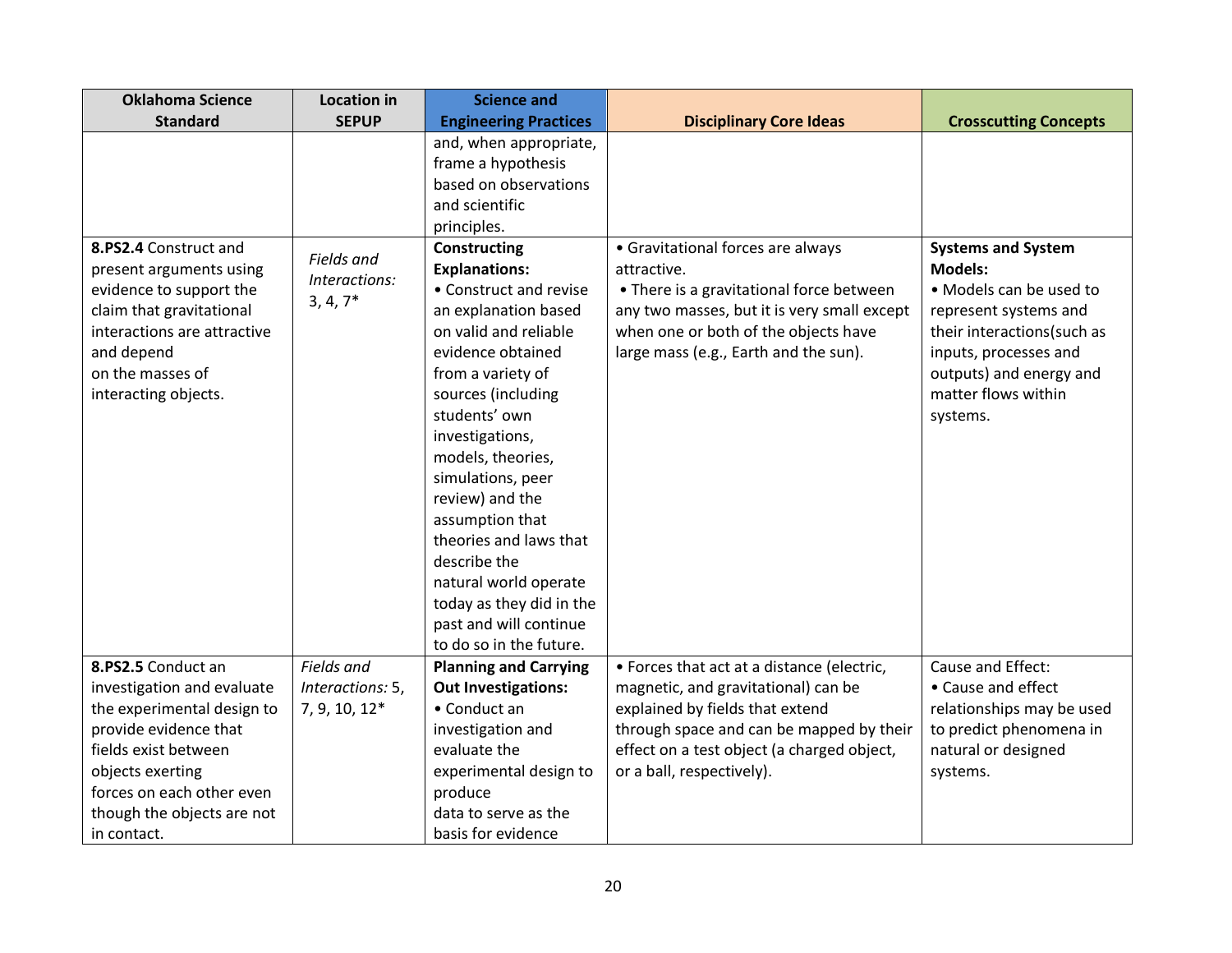| <b>Oklahoma Science</b>     | <b>Location in</b> | <b>Science and</b>                            |                                                      |                                |
|-----------------------------|--------------------|-----------------------------------------------|------------------------------------------------------|--------------------------------|
| <b>Standard</b>             | <b>SEPUP</b>       | <b>Engineering Practices</b>                  | <b>Disciplinary Core Ideas</b>                       | <b>Crosscutting Concepts</b>   |
|                             |                    | that can meet the goals                       |                                                      |                                |
|                             |                    | of the investigation.                         |                                                      |                                |
| 8.PS4.1 Use mathematical    | Waves: 1, 2,       | <b>Using Mathematical</b>                     | • A simple wave has a repeating pattern              | <b>Patterns:</b>               |
| representations to describe | $3, 7*$            | and Computational                             | with a specific                                      | • Graphs and charts can be     |
| patterns in a simple model  |                    | Thinking:                                     | wavelength, frequency, and amplitude.                | used to identify patterns in   |
| for waves that includes     |                    | • Use mathematical                            |                                                      | data.                          |
| how the amplitude of a      |                    | representation to                             |                                                      |                                |
| wave is related to the      |                    | describe and/or                               |                                                      |                                |
| energy in a wave.           |                    | support scientific                            |                                                      |                                |
|                             |                    | conclusions and design                        |                                                      |                                |
|                             |                    | solutions.                                    |                                                      |                                |
| 8.PS4.3 Integrate           | Waves: 5, 6        | <b>Obtaining, Evaluating,</b>                 | • Many modern communications devices                 | <b>Structure and Function:</b> |
| qualitative scientific and  |                    | and Communicating                             | use digitized signals (sent as                       | • Structures can be            |
| technical information to    |                    | <b>Information</b>                            | wave pulses) are a more reliable way to              | designed to serve              |
| support the claim that      |                    | Communication of                              | encode and transmit                                  | particular functions by        |
| digitized signals (sent as  |                    | Evidence:                                     | information.                                         | taking into account            |
| wave pulses) are a          |                    | • Integrate qualitative                       |                                                      | properties of different        |
| more reliable way to        |                    | scientific and                                |                                                      | materials, and how             |
| encode and transmit         |                    | technical information                         |                                                      | materials can be               |
| information.*               |                    | in written                                    |                                                      | shaped and used.               |
|                             |                    | text with that                                |                                                      |                                |
|                             |                    | contained in media                            |                                                      |                                |
|                             |                    | and visual displays to                        |                                                      |                                |
|                             |                    | clarify                                       |                                                      |                                |
|                             |                    | claims and findings.                          |                                                      |                                |
| 8.LS1.4 Use arguments       | Reproduction:      | <b>Engaging in Argument</b><br>from Evidence: | • Animals engage in characteristic<br>behaviors that | <b>Cause and Effect:</b>       |
| based on empirical          | $10^*$ , $11^*$    |                                               |                                                      | • Phenomena may have           |
| evidence and scientific     |                    | • Use an oral and                             | increase the odds of reproduction.                   | more than one cause, and       |
| reasoning to support an     |                    | written argument                              | • Plants reproduce in a variety of ways,             | some cause and effect          |
| explanation for how         |                    | supported by                                  | sometimes depending on animal behavior               | relationships in systems       |
| characteristic animal       |                    | empirical evidence and                        | and                                                  | can only be described using    |
| behaviors and specialized   |                    | scientific reasoning to                       | specialized features for reproduction.               | probability.                   |
| plant structures affect the |                    |                                               |                                                      |                                |
| probability of successful   |                    |                                               |                                                      |                                |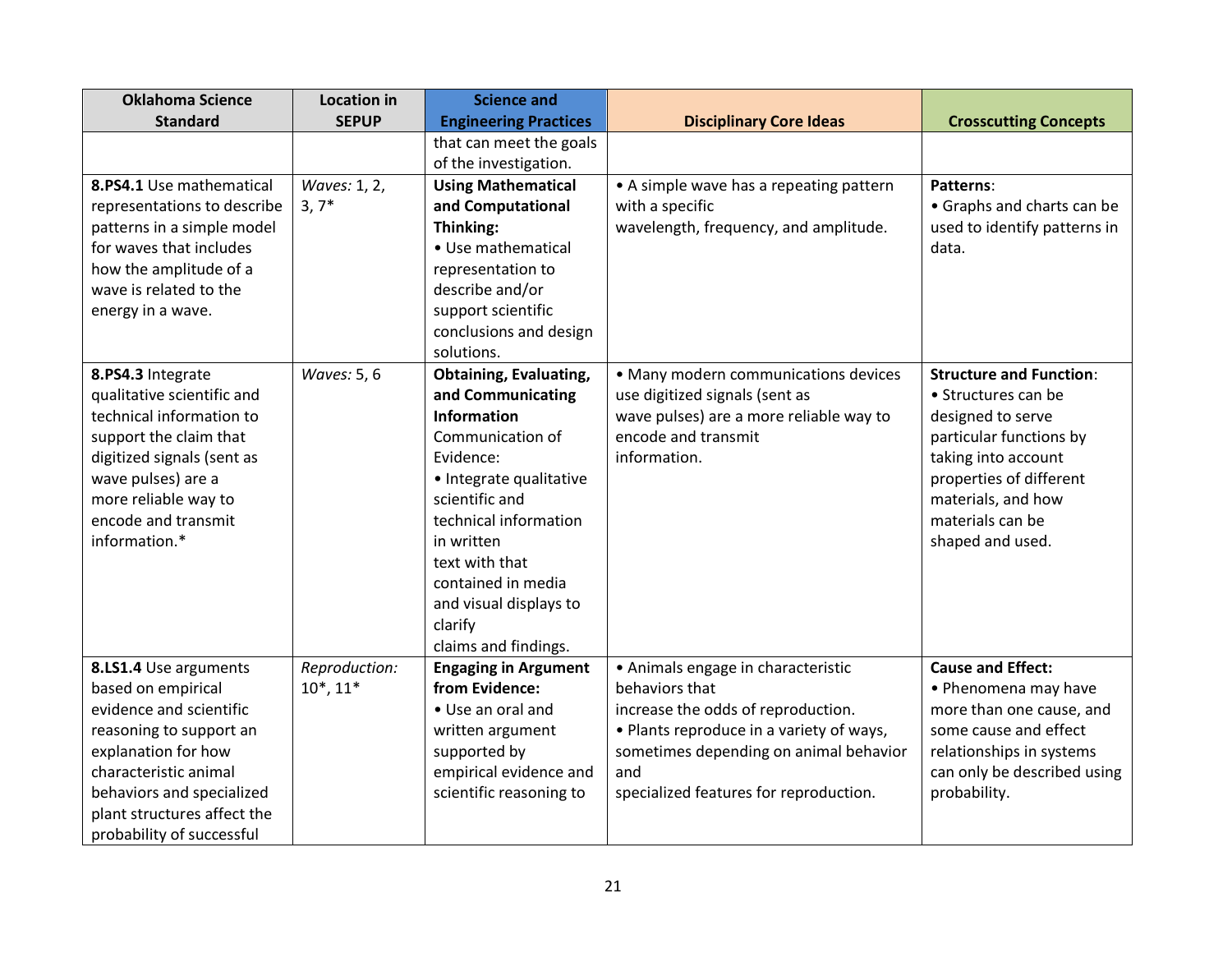| <b>Science and</b>           |                                                                                                                                                                                                                                                                                                                                                                                                                                                                                  |                                                                                                                                                                                                                                                                                                                                                                                                                                                                                                                                                                                                                                        |
|------------------------------|----------------------------------------------------------------------------------------------------------------------------------------------------------------------------------------------------------------------------------------------------------------------------------------------------------------------------------------------------------------------------------------------------------------------------------------------------------------------------------|----------------------------------------------------------------------------------------------------------------------------------------------------------------------------------------------------------------------------------------------------------------------------------------------------------------------------------------------------------------------------------------------------------------------------------------------------------------------------------------------------------------------------------------------------------------------------------------------------------------------------------------|
| <b>Engineering Practices</b> | <b>Disciplinary Core Ideas</b>                                                                                                                                                                                                                                                                                                                                                                                                                                                   | <b>Crosscutting Concepts</b>                                                                                                                                                                                                                                                                                                                                                                                                                                                                                                                                                                                                           |
| support or refute an         |                                                                                                                                                                                                                                                                                                                                                                                                                                                                                  |                                                                                                                                                                                                                                                                                                                                                                                                                                                                                                                                                                                                                                        |
| explanation or a model       |                                                                                                                                                                                                                                                                                                                                                                                                                                                                                  |                                                                                                                                                                                                                                                                                                                                                                                                                                                                                                                                                                                                                                        |
| for                          |                                                                                                                                                                                                                                                                                                                                                                                                                                                                                  |                                                                                                                                                                                                                                                                                                                                                                                                                                                                                                                                                                                                                                        |
| phenomena.                   |                                                                                                                                                                                                                                                                                                                                                                                                                                                                                  |                                                                                                                                                                                                                                                                                                                                                                                                                                                                                                                                                                                                                                        |
| Constructing                 |                                                                                                                                                                                                                                                                                                                                                                                                                                                                                  | <b>Cause and Effect:</b>                                                                                                                                                                                                                                                                                                                                                                                                                                                                                                                                                                                                               |
|                              |                                                                                                                                                                                                                                                                                                                                                                                                                                                                                  | • Phenomena may have                                                                                                                                                                                                                                                                                                                                                                                                                                                                                                                                                                                                                   |
|                              |                                                                                                                                                                                                                                                                                                                                                                                                                                                                                  | more than one cause, and                                                                                                                                                                                                                                                                                                                                                                                                                                                                                                                                                                                                               |
|                              |                                                                                                                                                                                                                                                                                                                                                                                                                                                                                  | some cause and effect                                                                                                                                                                                                                                                                                                                                                                                                                                                                                                                                                                                                                  |
|                              |                                                                                                                                                                                                                                                                                                                                                                                                                                                                                  | relationships in systems                                                                                                                                                                                                                                                                                                                                                                                                                                                                                                                                                                                                               |
|                              |                                                                                                                                                                                                                                                                                                                                                                                                                                                                                  | can only be described using                                                                                                                                                                                                                                                                                                                                                                                                                                                                                                                                                                                                            |
|                              |                                                                                                                                                                                                                                                                                                                                                                                                                                                                                  | probability.                                                                                                                                                                                                                                                                                                                                                                                                                                                                                                                                                                                                                           |
|                              |                                                                                                                                                                                                                                                                                                                                                                                                                                                                                  |                                                                                                                                                                                                                                                                                                                                                                                                                                                                                                                                                                                                                                        |
|                              |                                                                                                                                                                                                                                                                                                                                                                                                                                                                                  |                                                                                                                                                                                                                                                                                                                                                                                                                                                                                                                                                                                                                                        |
|                              |                                                                                                                                                                                                                                                                                                                                                                                                                                                                                  |                                                                                                                                                                                                                                                                                                                                                                                                                                                                                                                                                                                                                                        |
|                              |                                                                                                                                                                                                                                                                                                                                                                                                                                                                                  |                                                                                                                                                                                                                                                                                                                                                                                                                                                                                                                                                                                                                                        |
|                              |                                                                                                                                                                                                                                                                                                                                                                                                                                                                                  |                                                                                                                                                                                                                                                                                                                                                                                                                                                                                                                                                                                                                                        |
|                              |                                                                                                                                                                                                                                                                                                                                                                                                                                                                                  |                                                                                                                                                                                                                                                                                                                                                                                                                                                                                                                                                                                                                                        |
|                              |                                                                                                                                                                                                                                                                                                                                                                                                                                                                                  |                                                                                                                                                                                                                                                                                                                                                                                                                                                                                                                                                                                                                                        |
|                              |                                                                                                                                                                                                                                                                                                                                                                                                                                                                                  |                                                                                                                                                                                                                                                                                                                                                                                                                                                                                                                                                                                                                                        |
|                              |                                                                                                                                                                                                                                                                                                                                                                                                                                                                                  |                                                                                                                                                                                                                                                                                                                                                                                                                                                                                                                                                                                                                                        |
|                              |                                                                                                                                                                                                                                                                                                                                                                                                                                                                                  | <b>Structure and Function:</b>                                                                                                                                                                                                                                                                                                                                                                                                                                                                                                                                                                                                         |
|                              |                                                                                                                                                                                                                                                                                                                                                                                                                                                                                  | • Complex and microscopic                                                                                                                                                                                                                                                                                                                                                                                                                                                                                                                                                                                                              |
|                              |                                                                                                                                                                                                                                                                                                                                                                                                                                                                                  | structures and systems can                                                                                                                                                                                                                                                                                                                                                                                                                                                                                                                                                                                                             |
|                              |                                                                                                                                                                                                                                                                                                                                                                                                                                                                                  | be                                                                                                                                                                                                                                                                                                                                                                                                                                                                                                                                                                                                                                     |
|                              |                                                                                                                                                                                                                                                                                                                                                                                                                                                                                  | visualized, modeled, and<br>used to describe how their                                                                                                                                                                                                                                                                                                                                                                                                                                                                                                                                                                                 |
|                              |                                                                                                                                                                                                                                                                                                                                                                                                                                                                                  |                                                                                                                                                                                                                                                                                                                                                                                                                                                                                                                                                                                                                                        |
|                              |                                                                                                                                                                                                                                                                                                                                                                                                                                                                                  | function depends on the<br>shapes, composition, and                                                                                                                                                                                                                                                                                                                                                                                                                                                                                                                                                                                    |
|                              |                                                                                                                                                                                                                                                                                                                                                                                                                                                                                  |                                                                                                                                                                                                                                                                                                                                                                                                                                                                                                                                                                                                                                        |
|                              |                                                                                                                                                                                                                                                                                                                                                                                                                                                                                  | relationships among its<br>parts; therefore                                                                                                                                                                                                                                                                                                                                                                                                                                                                                                                                                                                            |
|                              |                                                                                                                                                                                                                                                                                                                                                                                                                                                                                  | complex natural                                                                                                                                                                                                                                                                                                                                                                                                                                                                                                                                                                                                                        |
|                              |                                                                                                                                                                                                                                                                                                                                                                                                                                                                                  | structures/systems can be                                                                                                                                                                                                                                                                                                                                                                                                                                                                                                                                                                                                              |
|                              |                                                                                                                                                                                                                                                                                                                                                                                                                                                                                  | analyzed to determine how                                                                                                                                                                                                                                                                                                                                                                                                                                                                                                                                                                                                              |
|                              |                                                                                                                                                                                                                                                                                                                                                                                                                                                                                  | they function.                                                                                                                                                                                                                                                                                                                                                                                                                                                                                                                                                                                                                         |
|                              | <b>Explanations:</b><br>• Construct a scientific<br>explanation based on<br>valid and reliable<br>evidence obtained<br>from sources<br>(including the students'<br>own experiments) and<br>the assumption that<br>theories and laws that<br>describe the natural<br>world operate today as<br>they did in the<br>past and will continue<br>to do so in the future.<br><b>Developing and Using</b><br><b>Models:</b><br>• Develop and use a<br>model<br>to describe<br>phenomena. | · Genetic factors, as well as local<br>conditions,<br>affect the growth of the adult plant.<br>• Genes are located in the chromosomes<br>of cells, with each<br>chromosome pair containing two variants<br>of each of many distinct<br>genes. Each distinct gene chiefly controls<br>the production of specific proteins, which<br>in turn affects the traits of the individual.<br>• Changes (mutations) to genes can result<br>in changes to proteins, which can affect<br>the structures and functions of the<br>organism and thereby change traits.<br>• In addition to variations that arise from<br>sexual reproduction, genetic |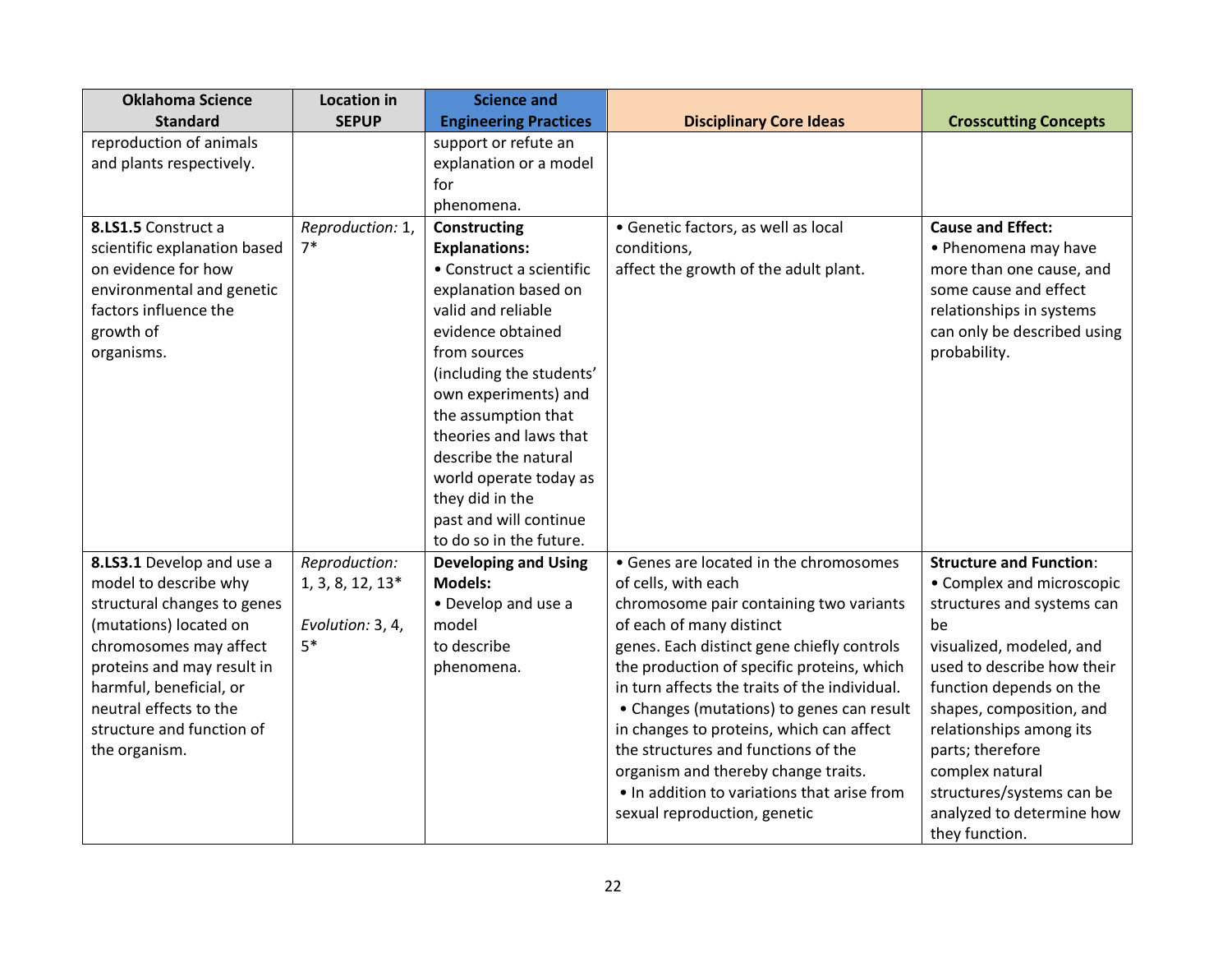| <b>Oklahoma Science</b>     | <b>Location in</b> | <b>Science and</b>           |                                                                     |                              |
|-----------------------------|--------------------|------------------------------|---------------------------------------------------------------------|------------------------------|
| <b>Standard</b>             | <b>SEPUP</b>       | <b>Engineering Practices</b> | <b>Disciplinary Core Ideas</b>                                      | <b>Crosscutting Concepts</b> |
|                             |                    |                              | information can be altered because of                               |                              |
|                             |                    |                              | mutations.                                                          |                              |
|                             |                    |                              | • Though rare, mutations may result in                              |                              |
|                             |                    |                              | changes to the structure and function of                            |                              |
|                             |                    |                              | proteins.                                                           |                              |
|                             |                    |                              | • Some changes are beneficial, others                               |                              |
|                             |                    |                              | harmful, and some neutral to the                                    |                              |
|                             |                    |                              | organism.                                                           |                              |
| 8.LS3.2 Develop and use a   | Reproduction:      | <b>Developing and Using</b>  | • Organisms reproduce, either sexually or                           | <b>Cause and Effect:</b>     |
| model to describe why       | 1, 2, 3, 4, 5, 6,  | <b>Models:</b>               | asexually, and transfer their                                       | • Cause and effect           |
| asexual reproduction        | $8,9*$             | • Develop and use a          | genetic information to their offspring.                             | relationships may be used    |
| results in offspring with   |                    | model to describe            | • Variations of inherited traits between                            | to predict phenomena in      |
| identical genetic           |                    | phenomena.                   | parent and offspring arise from                                     | natural systems.             |
| information and             |                    |                              | genetic differences that result from the                            |                              |
| sexual reproduction results |                    |                              | subset of chromosomes (and                                          |                              |
| in offspring with genetic   |                    |                              | therefore genes) inherited.                                         |                              |
| variation.                  |                    |                              | • In sexually reproducing organisms, each                           |                              |
|                             |                    |                              | parent contributes half of                                          |                              |
|                             |                    |                              | the genes acquired (at random) by the                               |                              |
|                             |                    |                              | offspring. Individuals have<br>two of each chromosome and hence two |                              |
|                             |                    |                              | alleles of each gene, one                                           |                              |
|                             |                    |                              | acquired from each parent. These versions                           |                              |
|                             |                    |                              | may be identical or may                                             |                              |
|                             |                    |                              | differ from each other.                                             |                              |
| 8.LS4.1 Analyze and         | Evolution: 7,      | <b>Analyze and Interpret</b> | • The collection of fossils and their                               | Patterns:                    |
| interpret data to identify  | 8, 9, 10 11*       | Data:                        | placement in chronological order (e.g.,                             | • Graphs and charts can be   |
| patterns within the fossil  |                    | • Analyze and interpret      | through the location of the sedimentary                             | used to identify patterns    |
| record that document the    |                    | data to determine            | layers in which they are found) is                                  | in data.                     |
| existence, diversity,       |                    | similarities and             | known as the fossil record. It documents                            |                              |
| extinction, and             |                    | differences in findings.     | the existence, diversity,                                           |                              |
| change of life forms        |                    |                              | extinction, and change of many life forms                           |                              |
| throughout the history of   |                    |                              | throughout the history of life on                                   |                              |
| life on Earth.              |                    |                              | Earth.                                                              |                              |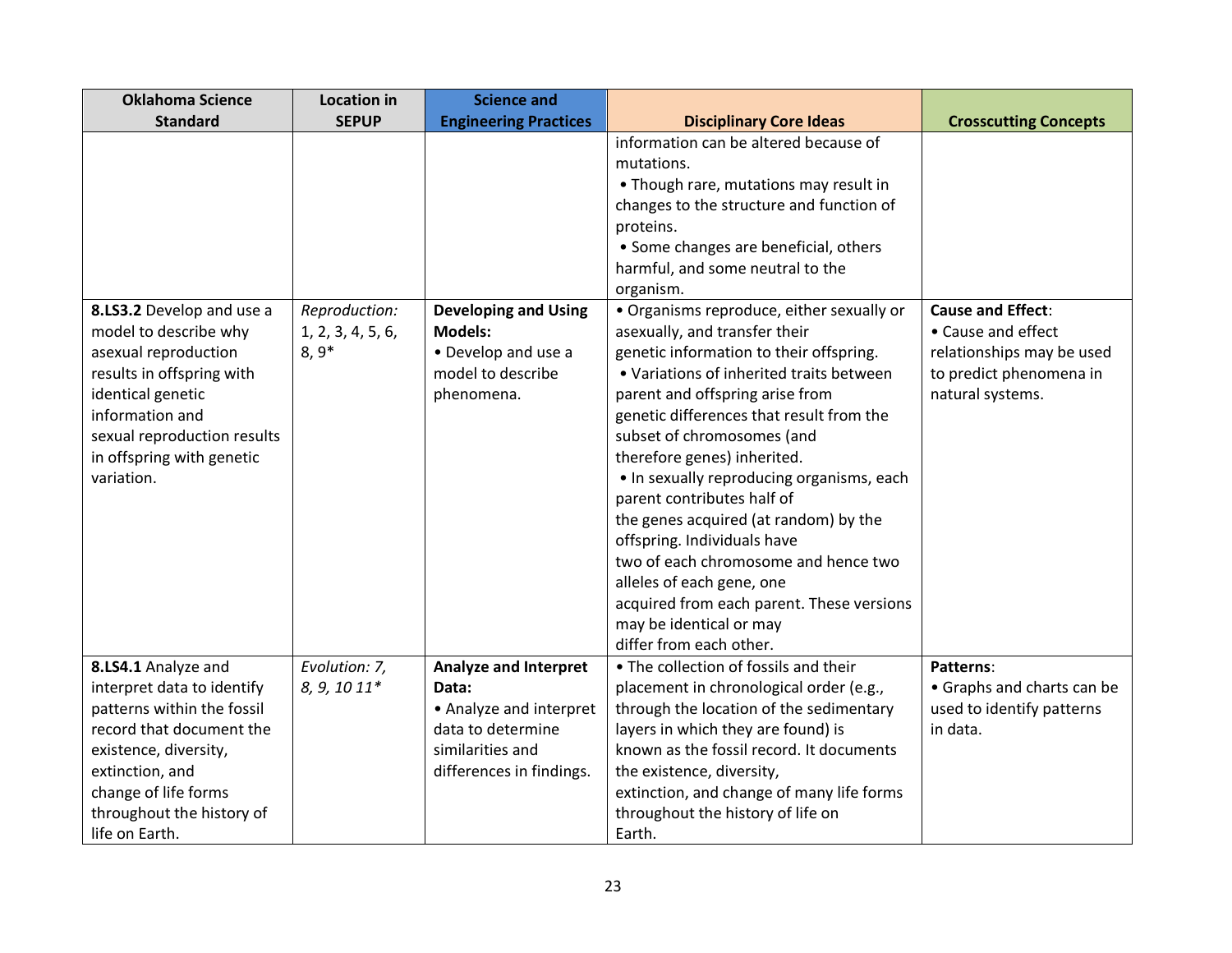| <b>Oklahoma Science</b>       | <b>Location in</b> | <b>Science and</b>           |                                              |                              |
|-------------------------------|--------------------|------------------------------|----------------------------------------------|------------------------------|
| <b>Standard</b>               | <b>SEPUP</b>       | <b>Engineering Practices</b> | <b>Disciplinary Core Ideas</b>               | <b>Crosscutting Concepts</b> |
|                               |                    |                              | • Because of the conditions necessary for    |                              |
|                               |                    |                              | their preservation, not all types of         |                              |
|                               |                    |                              | organisms that existed in the past have      |                              |
|                               |                    |                              | left fossils that can be retrieved.          |                              |
| 8.LS4.2 Apply scientific      | Evolution: 7,      | <b>Constructing</b>          | • Anatomical similarities and differences    | Patterns:                    |
| ideas to construct an         | 8, 9, 10 11,       | <b>Explanations:</b>         | between various organisms living             | • Graphs and charts can be   |
| explanation for the           | $12*$              | • Construct a scientific     | today and between them and organisms in      | used to identify patterns    |
| patterns of anatomical        |                    | explanation based on         | the fossil record serve as evidence of       | in data.                     |
| similarities and differences  |                    | valid                        | ancestral relationships among organisms      |                              |
| among modern                  |                    | and reliable evidence.       | and changes in populations over time.        |                              |
| organisms and between         |                    |                              |                                              |                              |
| modern and fossil             |                    |                              |                                              |                              |
| organisms to infer            |                    |                              |                                              |                              |
| ancestral relationships.      |                    |                              |                                              |                              |
| 8.LS4.3 Analyze displays of   | Evolution: 12,     | <b>Analyze and Interpret</b> | • Comparison of embryological                | Patterns:                    |
| pictorial data to compare     | $13*$              | Data:                        | development of different species also        | • Graphs and charts can be   |
| patterns of similarities in   |                    | • Analyze and interpret      | reveals similarities that show relationships | used to identify patterns    |
| the embryological             |                    | data to                      | not evident in the fully-formed anatomy.     | in data.                     |
| development across            |                    | determine similarities       |                                              |                              |
| multiple species              |                    | and                          |                                              |                              |
| to identify relationships not |                    | differences in findings.     |                                              |                              |
| evident in the fully formed   |                    |                              |                                              |                              |
| anatomy.                      |                    |                              |                                              |                              |
| 8.LS4.4 Construct an          | Evolution: 1,      | <b>Constructing</b>          | • Natural selection leads to the             | <b>Cause and Effect:</b>     |
| explanation based on          | $2, 3, 4*$         | <b>Explanations:</b>         | predominance of certain traits in a          | • Phenomena may have         |
| evidence that describes       |                    | • Construct an               | population, and the suppression of others.   | more than one cause,         |
| how genetic variations of     |                    | explanation that             |                                              | and some cause and           |
| traits in a population        |                    | includes qualitative or      |                                              | effect relationships in      |
| increase some                 |                    | quantitative                 |                                              | systems can only be          |
| individuals' probability of   |                    | relationships                |                                              | described using              |
| surviving and reproducing     |                    | between variables that       |                                              | probability.                 |
| in a specific environment.    |                    | predict and/or describe      |                                              |                              |
|                               |                    | phenomena.                   |                                              |                              |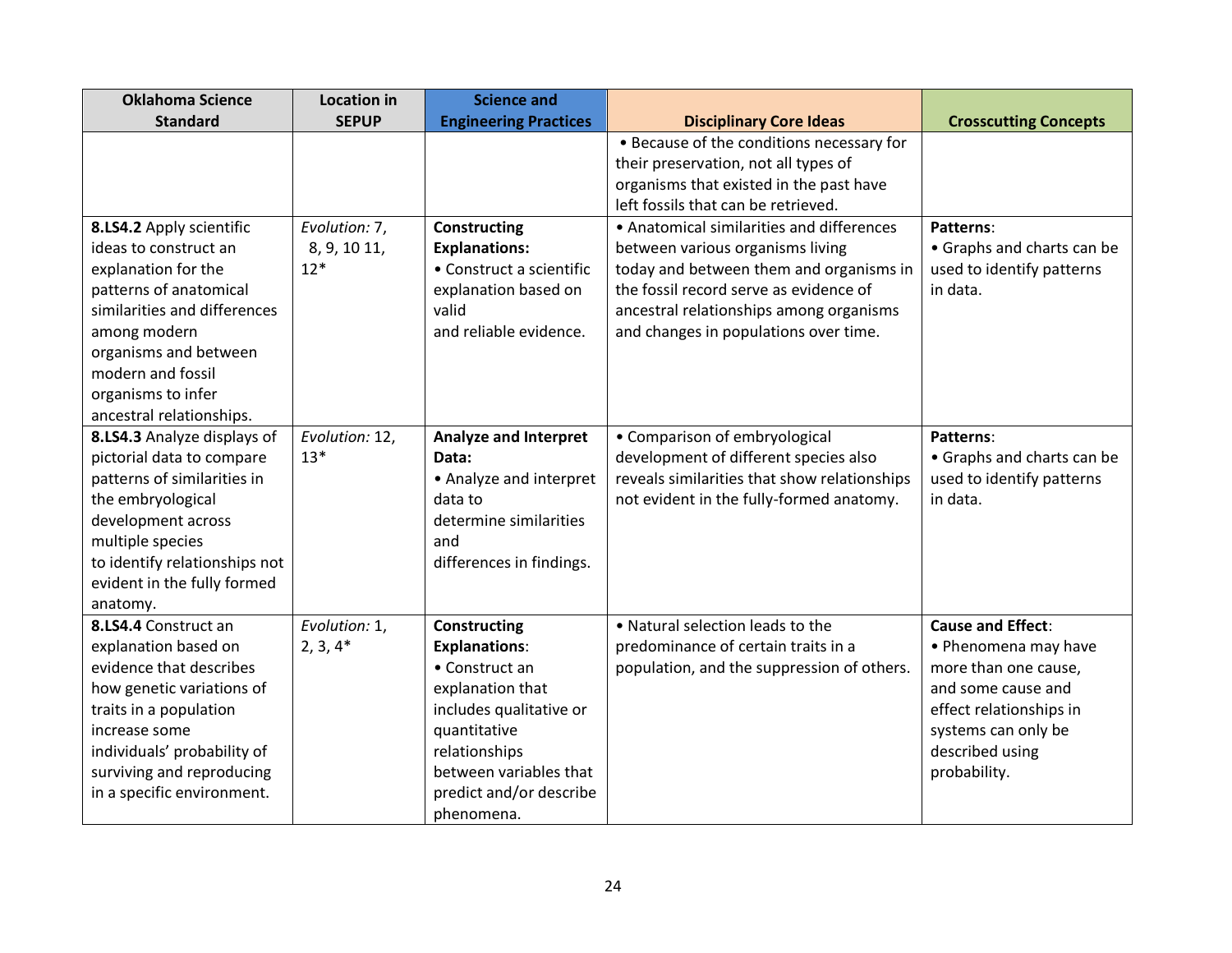| <b>Oklahoma Science</b>      | <b>Location in</b> | <b>Science and</b>            |                                             |                              |
|------------------------------|--------------------|-------------------------------|---------------------------------------------|------------------------------|
| <b>Standard</b>              | <b>SEPUP</b>       | <b>Engineering Practices</b>  | <b>Disciplinary Core Ideas</b>              | <b>Crosscutting Concepts</b> |
| 8.LS4.5 Gather and           | Evolution: 14,     | <b>Obtaining, Evaluating,</b> | . In artificial selections, humans have the | <b>Cause and Effect:</b>     |
| synthesize information       | $15, 16*$          | and Communicating             | capacity to influence                       | • Phenomena may have         |
| about the practices that     |                    | Information:                  | certain characteristics of organisms by     | more than one cause,         |
| have changed the way         |                    | • Gather, read,               | selective breeding. One can                 | and some cause and           |
| humans influence the         |                    | synthesize information        | choose desired parental traits by genes,    | effect relationships in      |
| inheritance of desired       |                    | from multiple                 | which are then passed on                    | systems can only be          |
| traits in organisms.*        |                    | appropriate sources;          | to offspring.                               | described using              |
|                              |                    | assess the credibility,       | • Engineering advances have led to          | probability.                 |
|                              |                    | accuracy, and                 | important discoveries in virtually          |                              |
|                              |                    | possible bias of each         | every field of science, and scientific      |                              |
|                              |                    | publication and               | discoveries have led to the                 |                              |
|                              |                    | methods used; and             | development of entire industries and        |                              |
|                              |                    | describe how                  | engineered systems.                         |                              |
|                              |                    | they are supported or         |                                             |                              |
|                              |                    | not supported                 |                                             |                              |
|                              |                    | by evidence.                  |                                             |                              |
| 8.LS4.6 Use mathematical     | Evolution: 1,      | <b>Using Mathematics</b>      | • Adaptation by natural selection acting    | <b>Cause and Effect:</b>     |
| representations to support   | $2, 3, 4, 5, 6*$   | and Computational             | over generations is one                     | • Phenomena may have         |
| explanations of how          |                    | Thinking:                     | important process by which species          | more than one cause,         |
| natural selection may lead   |                    | • Use mathematical            | change over time in response                | and some cause and           |
| to increases and decreases   |                    | representation to             | to changes in environmental conditions.     | effect relationships in      |
| of specific traits in        |                    | describe and/or               | • Traits that support successful survival   | systems can only be          |
| populations over time.       |                    | support scientific            | and reproduction in the                     | described using              |
|                              |                    | conclusions and design        | new environment become more common;         | probability.                 |
|                              |                    | solutions.                    | those that do not                           |                              |
|                              |                    |                               | become less common. Thus, the               |                              |
|                              |                    |                               | distribution of traits in a                 |                              |
|                              |                    |                               | population change.                          |                              |
| 8.ESS1.1 Develop and use a   |                    | <b>Developing and Using</b>   | • Patterns of the apparent motion of the    | <b>Patterns:</b>             |
| model of the Earth-sun-      | Solar System       | <b>Models:</b>                | sun, the moon, and stars in the             | • Patterns can be used to    |
| moon system to describe      | and Beyond: 2,     | • Develop and use a           | sky can be observed, described, predicted,  | identify cause-and-effect    |
| the cyclic patterns of lunar | 3, 4, 5, 6, 7, 8,  | model to                      | and explained with models.                  | relationships.               |
| phases, eclipses of the sun  | $9*$               | describe a                    | • The model of the solar system can         |                              |
| and                          |                    | phenomenon.                   | explain eclipses of the sun and the         |                              |